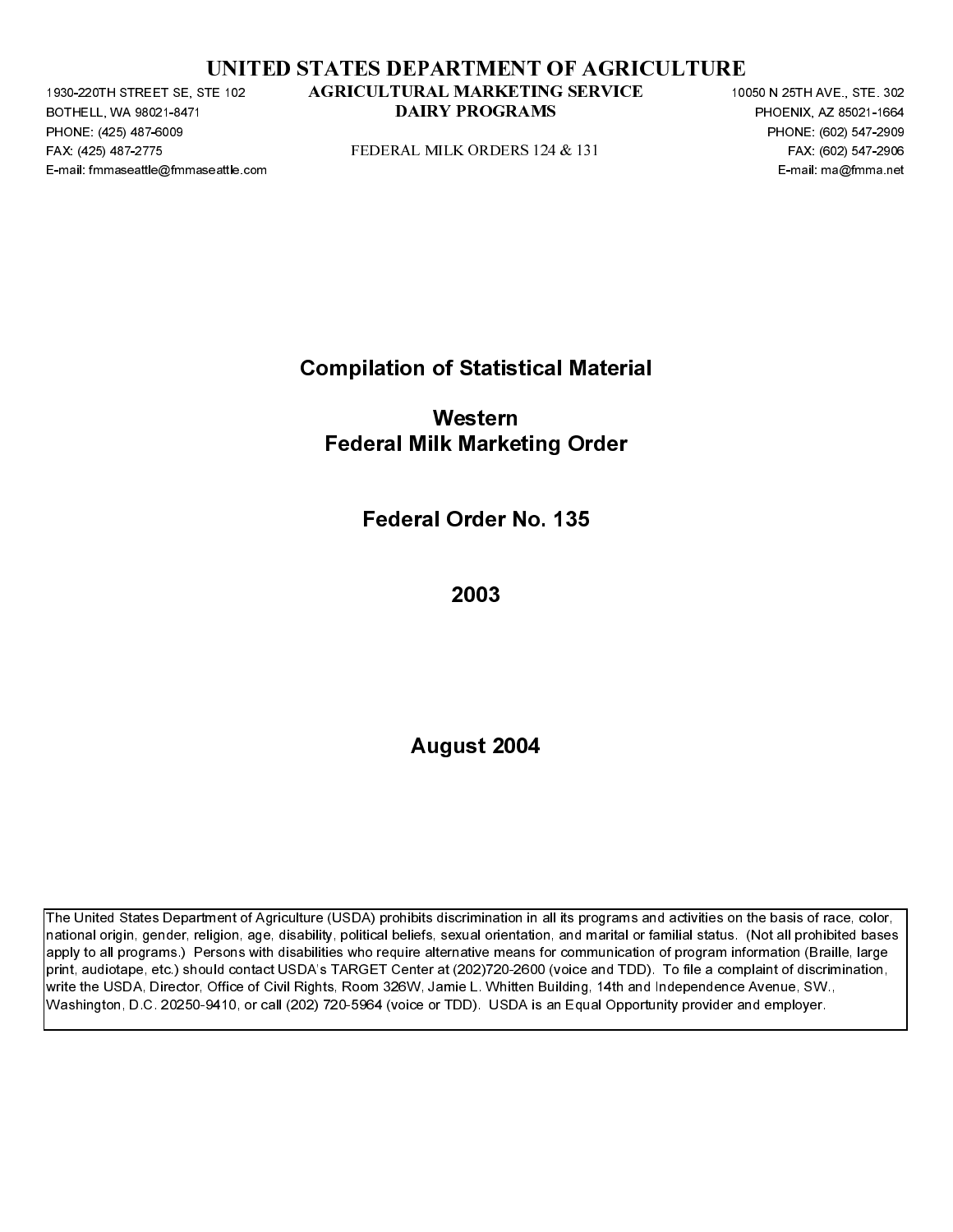# Table of Contents

| Table No.      | Title                                                                                                                                                                          | Page No.       |
|----------------|--------------------------------------------------------------------------------------------------------------------------------------------------------------------------------|----------------|
| 1              | Handlers Operating Pool Plants Under the Western Order,<br>Federal Order No. 135, 2003                                                                                         | 1              |
| $\overline{c}$ | Qualified Cooperative Associations Marketing Milk Under the<br>Western Order, Federal Order No. 135, 2003                                                                      | $\overline{2}$ |
| 3              | Qualified Proprietary Bulk Tank Handlers Marketing Milk Under the<br>Western Order, Federal Order No. 135, 2003                                                                | $\overline{2}$ |
| 4              | Number of Producers and Receipts of Producer Milk,<br>Western Order, Federal Order No. 135, 2003                                                                               | 3              |
| 5              | Class I Producer Milk and Components, Western Order,<br>Federal Order No. 135, 2003                                                                                            | 4              |
| 6              | Class II Producer Milk and Components, Western Order,<br>Federal Order No. 135, 2003                                                                                           | 5              |
| $\overline{7}$ | Class III Producer Milk and Components, Western Order,<br>Federal Order No. 135, 2003                                                                                          | 6              |
| 8              | Class IV Producer Milk and Components, Western Order,<br>Federal Order No. 135, 2003                                                                                           | 7              |
| 9              | Total Producer Milk and Components, Western Order,<br>Federal Order No. 135, 2003                                                                                              | 8              |
| 10             | Total Producer Milk by Class, Western Order,<br>Federal Order No. 135, 2003                                                                                                    | 9              |
| 11             | Total Butterfat Pounds by Class, Western Order,<br>Federal Order No. 135, 2003                                                                                                 | 10             |
| 12             | Total Skim Pounds by Class, Western Order,<br>Federal Order No. 135, 2003                                                                                                      | 11             |
| 13             | Number of Producers and Milk Production by County, Western<br>Order, Federal Order No. 135, 2003                                                                               | 12             |
| 14             | Class Prices Per Cwt for 3.5% Milk and Component Prices,<br>Western Order, Federal Order No. 135, 2003                                                                         | 16             |
| 15             | Producer Price Differentials, Component Prices, Statistical Uniform Prices<br>and Uniform Prices at Test, Western Order, Federal Order No. 135, 2003                           | 17             |
| 16             | <b>Advanced National Agricultural Statistical Services (NASS) Commodity Pricing</b><br>Factors Used in Pricing Class I Skim/Butterfat and Class II Skim/Nonfat<br>Solids, 2003 | 18             |
| 17             | <b>Final National Agricultural Statistical Services (NASS) Commodity Pricing</b><br>Factors Used in Pricing Class II Butterfat, Class III, and Class IV,<br>2003               | 19             |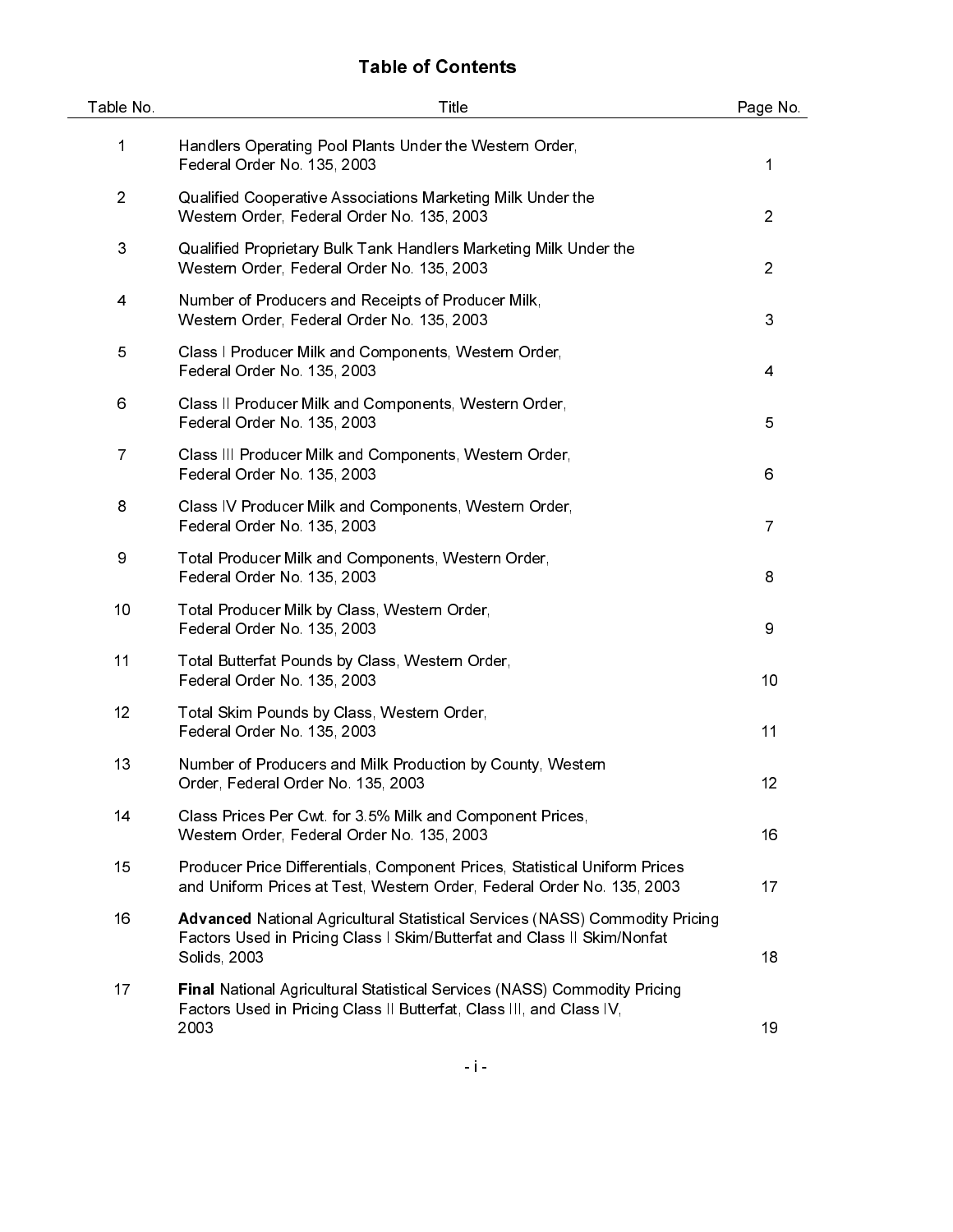## Handlers Operating Pool Plants Under the Western Order, Federal Order No. 135 2003

| <b>Plant Name</b>               |                | Plant Location |       | Location Adjustment |     |         |     |     |              |                           | <b>Plant Status</b> |     |     |          |                           |                           |
|---------------------------------|----------------|----------------|-------|---------------------|-----|---------|-----|-----|--------------|---------------------------|---------------------|-----|-----|----------|---------------------------|---------------------------|
|                                 | City           | County         | State | Rate 1/             | Jan | $ $ Feb | Mar | Apr | Mav          | Jun                       | Jul                 | Aug | Sep | Oct      | Nov.                      | Dec                       |
| <b>Distributing Pool Plants</b> |                |                |       |                     |     |         |     |     |              |                           |                     |     |     |          |                           |                           |
| Country Classic Dairies, Inc.   | Belgrade       | Gallatin       | МT    | \$0,30              |     |         |     |     |              |                           |                     |     |     |          | X                         | X                         |
| Cream o'Weber Dairy, Inc.       | Salt Lake City | Salt Lake      | UT    |                     | X   | x       |     |     | x            | x                         | x                   | x   |     |          | X                         | x                         |
| Falconhurst Dairy, Inc.         | Buhl           | Twin Falls     | ID    | $-$0,30$            | X   | X.      | X   | X.  | $\mathsf{x}$ | X.                        | $\mathsf{x}$        | X   | X.  | X.       | X                         | X                         |
| Gossner Foods, Inc.             | Logan          | Cache          | UT    |                     | X   | X       | x   | x   | X            | X                         | X                   | X   | X   | x        | $\boldsymbol{\mathsf{x}}$ | $\boldsymbol{\mathsf{x}}$ |
| Meadow Gold Dairies, Inc.       | <b>Boise</b>   | Ada            | ID    | \$0,30              | X   | X.      | x   | X.  | X.           | $\mathbf{x}$              | X                   | X   | X.  | X.       | $\boldsymbol{\mathsf{x}}$ | $\boldsymbol{\mathsf{x}}$ |
| Meadow Gold Dairies, Inc.       | Pocatello      | Bannock        | ID    | \$0,30              | X   | X       | x   | X.  | X.           | X                         | X                   | X   | X   | x        | X                         | X                         |
| Meadow Gold Dairies, Inc.       | Salt Lake City | Salt Lake      | UT    |                     | X   | X.      | X   | x   | X.           | X.                        | X.                  | X   | X.  | <b>X</b> | $\mathbf{x}$              | x                         |
| Stoker Wholesale, Inc.          | <b>Burley</b>  | Cassia         | ID    | \$0,30              | X   | X.      | x   | X.  | X.           | X                         | X                   | X   | x   | X.       | X                         | x                         |
| The Kroger Co., Layton Dairy    | Layton         | Davis          | UT    |                     | X   | X       | x   | X.  | X.           | $\boldsymbol{\mathsf{x}}$ | X                   | X   | X   | X.       | $\boldsymbol{\mathsf{x}}$ | $\boldsymbol{\mathsf{x}}$ |
| <b>Western Quality Foods</b>    | Cedar City     | Iron           | UT    | \$0,30              | X   | X.      | X.  | X.  | X.           | X                         | X.                  | X   | X.  | X.       | X                         | $\boldsymbol{\mathsf{x}}$ |
| <b>WestFarm Foods</b>           | <b>Boise</b>   | Ada            | ID    | \$0,30              | X   | X       | X   | X.  | X.           | X.                        | X.                  | x   | X.  | X.       | X                         | X                         |
| Winder Dairy, Inc.              | Salt Lake City | Salt Lake      | UT    |                     | X   | X       | x   | X   | X            | X                         | X                   | X   | x   | X.       | X                         | x                         |

1/ \$0.00 unless otherwise noted. Rate is relative to Salt Lake County, Utah (\$1.90/cwt).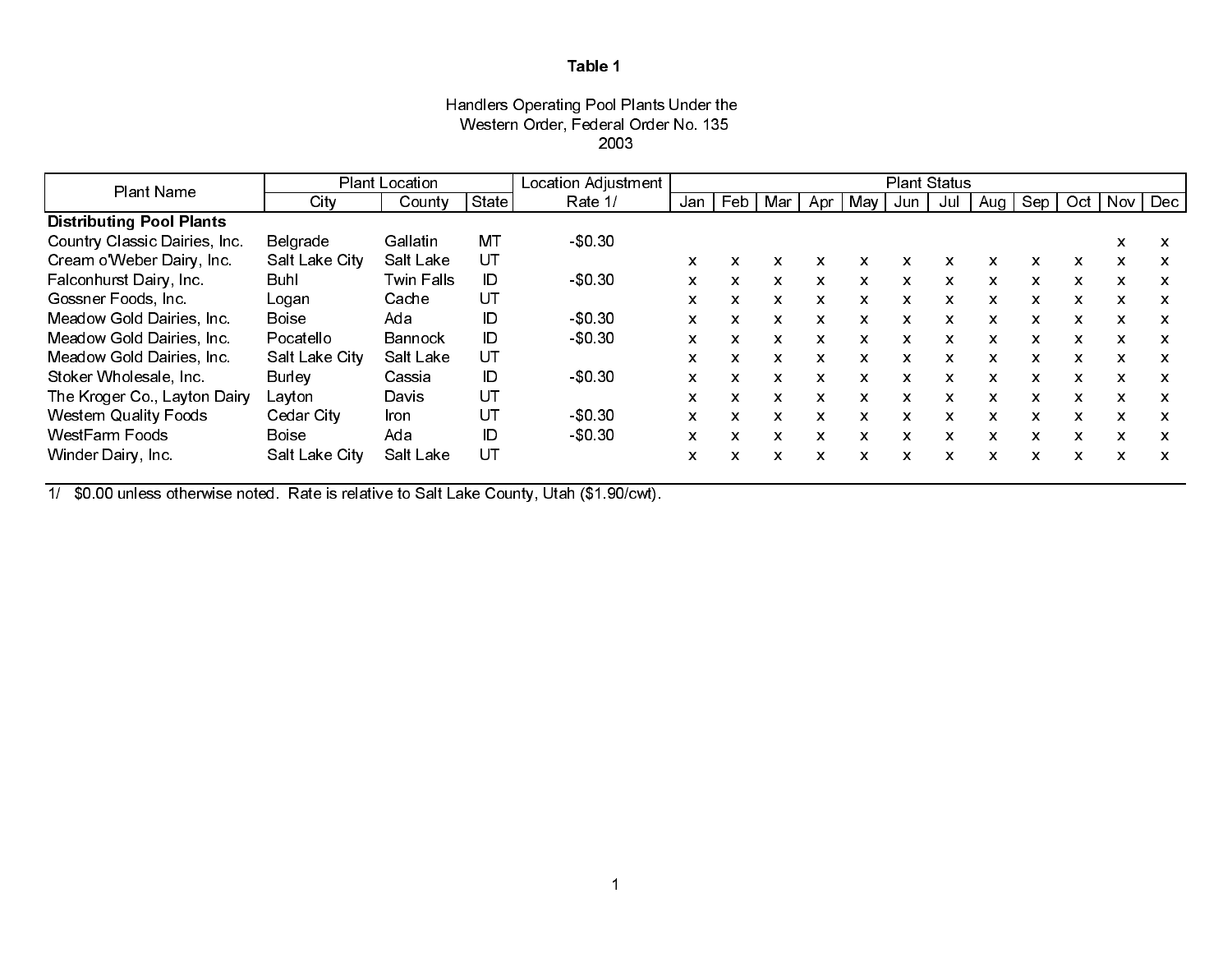## Qualified Cooperative Associations Marketing Milk Under the Western Order, Federal Order No. 135 2003

|                                           |                | <b>Principle Office</b> |           | Cooperative Status |     |     |     |     |     |     |     |     |     |     |     |
|-------------------------------------------|----------------|-------------------------|-----------|--------------------|-----|-----|-----|-----|-----|-----|-----|-----|-----|-----|-----|
| Cooperative Name                          | C tv           | County                  | State     | Jan                | Feb | Mar | Apr | Mav | Jun | Jul | Aua | Sep | Oct | Nov | Dec |
| Dairy Farmers of America, Inc.            |                |                         |           |                    |     |     |     |     |     |     |     |     |     |     |     |
| Mountain Area Council 1/                  | Salt Lake City | Salt Lake               | UΤ        |                    |     | x   |     |     |     |     |     |     |     |     |     |
| <b>Farmers Cooperative Creamery</b>       | McMinnville    | Yamhill                 | ΟR        |                    |     |     | х   |     |     |     |     |     |     |     |     |
| Magic Valley Quality Milk Producers, Inc. | Jerome         | Jerome                  | ID        |                    |     |     |     |     |     |     |     |     |     |     |     |
| Northwest Dairy Association               | Seattle        | King                    | <b>WA</b> |                    |     |     |     |     |     |     |     |     |     |     |     |

1/ Dairy Farmers of America, Inc. headquarters are in Kansas City, Missouri.

## Qualified Proprietary Bulk Tank Handlers Marketing Milk Under the Western Order, Federal Order No. 135 2003Table 3

| Handler Name        |            | Principle Office  |       | <b>Handler Status</b> |     |     |     |     |     |     |     |     |     |     |            |
|---------------------|------------|-------------------|-------|-----------------------|-----|-----|-----|-----|-----|-----|-----|-----|-----|-----|------------|
|                     | City       | Countv            | State | Jan                   | Feb | Mar | Apr | May | Jun | Jul | Aua | Sep | Oct | Nov | <b>Dec</b> |
| Glanbia Foods, Inc. | Twin Falls | <b>Twin Falls</b> | ID    |                       |     |     |     |     |     |     |     |     |     |     |            |
| Jerome Cheese Co.   | Jerome     | Jerome            | ID    |                       |     |     |     |     |     |     |     |     |     |     |            |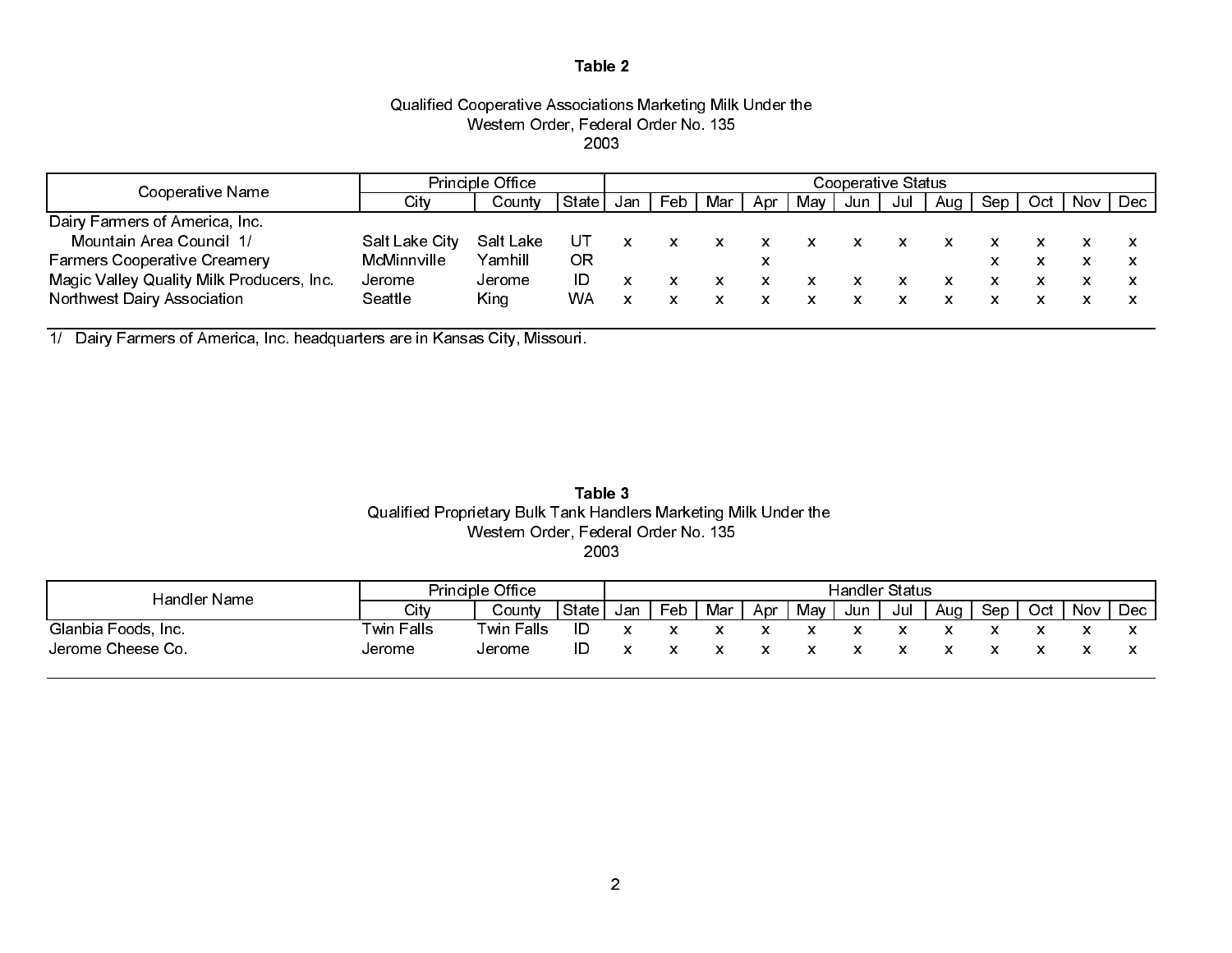|               |                |                  | 2003          |              |               |
|---------------|----------------|------------------|---------------|--------------|---------------|
| Month         |                | Number of        | Producer      | Daily        | Daily Average |
| and Year      |                | <b>Producers</b> | Milk.         | Average 1/   | Per Producer  |
|               |                |                  | lbs.          | lbs          | lbs           |
| January 2003  | 21             | 754              | 507,836,998   | 16,381,839   | 21,727        |
| February      |                | 757              | 465,354,135   | 16,619,791   | 21,955        |
| March         | 2/             | 759              | 442,592,472   | 14, 277, 177 | 18,811        |
| April         | 2/             | 879              | 563,860,776   | 18 795 359   | 21,383        |
| May           |                | 864              | 639 841 403   | 20 640 045   | 23 889        |
| June          |                | 860              | 605,308,760   | 20,176,959   | 23,462        |
| July          | 2 <sub>l</sub> | 551              | 176,100,467   | 5,680,660    | 10 310        |
| August        | 2/             | 560              | 183 719 310   | 5 926 429    | 10 583        |
| September     | 2 <sub>l</sub> | 527              | 168 058 351   | 5,601,945    | 10.630        |
| October       | 21             | 557              | 174 721 753   | 5 636 186    | 10 119        |
| November      | 21             | 701              | 209,730,158   | 6 991 005    | 9973          |
| December      | 21             | 731              | 435,987,373   | 14,064,109   | 19,240        |
| Average/Total |                | 708              | 4,573,111,956 | 12,529,074   | 17,696        |

## Number of Producers and Receipts of Producer Milk Western Order, Federal Order No. 135 2003

 $1/$  Annual average is a weighted average.<br> $2/$  Eligible milk and producers not pooled i

2/ Eligible milk and producers not pooled in indicated months: January, March, April, and July through December.

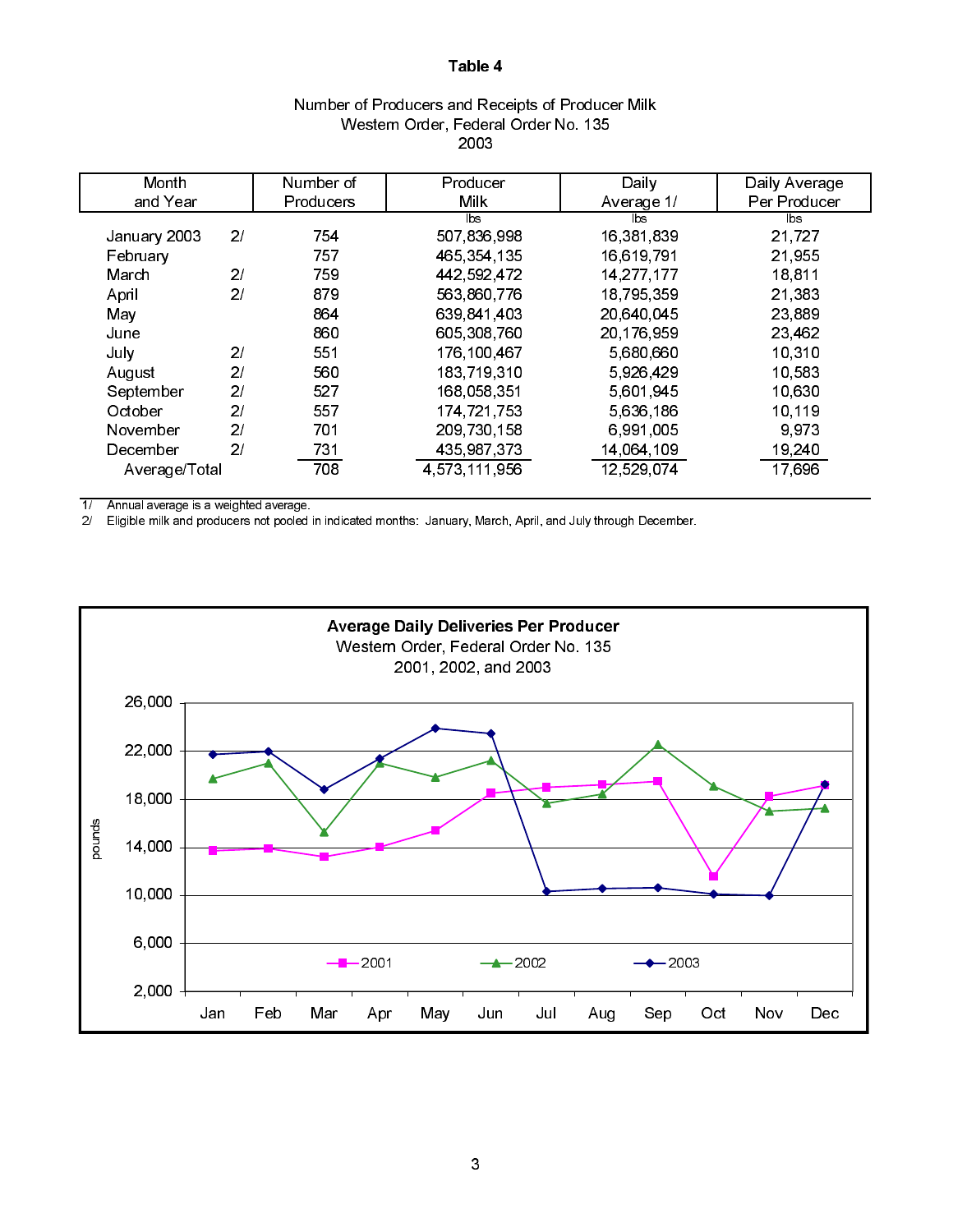Class I Producer Milk and Components\* Western Order, Federal Order No. 135 2003

| Month            | Class I       | Percent of |                  |         |            | Class I |                     |         |               |         |
|------------------|---------------|------------|------------------|---------|------------|---------|---------------------|---------|---------------|---------|
| and Year         | Producer Milk | Market     | <b>Butterfat</b> |         | Protein    |         | <b>Other Solids</b> |         | Nonfat Solids |         |
|                  | Ibs           |            | lbs              | %       | lbs.       | %       | lbs                 | %       | lbs           | %       |
| January 2003     | 95, 157, 712  | 18 74%     | 1,771,377        | l 86%   | 2,971,095  | 3 1 2%  | 5,505,937           | 5 79%   | 8,477,032     | 891%    |
| February         | 86,360,771    | 18.56%     | 1,628,545        | 1.89%   | 2,671,677  | 3 09%   | 5,010,816           | 5.80%   | 7 682 493     | 890%    |
| March            | 90 246 614    | 20 39%     | 1 756 158        | 195%    | 2,786,358  | 3 09%   | 5,255,396           | 582%    | 8.041.754     | 891%    |
| April            | 91,715,897    | 16 27%     | 1964 548         | 2 14%   | 2 804 484  | 3.06%   | 5,329,856           | 581%    | 8 134 340     | 887%    |
| May              | 93,954,726    | 14 69%     | 1,844,381        | 196%    | 2,839,509  | 3 0 2%  | 5,479,621           | 583%    | 8,319,130     | 885%    |
| June             | 86,787,685    | 14 33%     | 1,759,449        | 2 0 3 % | 2 599 595  | 3 00%   | 5.051.374           | 582%    | 7,650,969     | 882%    |
| July             | 92.612.684    | 52 59%     | 1.819.551        | 1.96%   | 2 740 824  | 2 96%   | 5,375,428           | 5.80%   | 8 116 252     | 8.76%   |
| August           | 92,574,723    | 50 39%     | 1835,985         | 1.98%   | 2,759,974  | 2.98%   | 5,358,887           | 5 7 9 % | 8 118 861     | 877%    |
| September        | 94 669 764    | 56.33%     | 1,883,187        | 199%    | 2,917,200  | 3 08%   | 5,486,427           | 5.80%   | 8,403,627     | 888%    |
| October          | 100 515 913   | 57 54%     | 2 007 224        | 2.00%   | 3 169 282  | 3.15%   | 5,823,210           | 5.79%   | 8 992 492     | 895%    |
| November         | 88 125 130    | 42 01%     | 1804372          | 2.05%   | 2829871    | 3 2 1 % | 5,115,534           | 5.80%   | 7 945 405     | 902%    |
| December         | 96,447,914    | 22.12%     | 2,050,790        | 2.13%   | 3.077.984  | 3 19%   | 5,597,023           | 5.80%   | 8,675,007     | 8.99%   |
| Total/Average 1/ | 109 169 533   | 24 25%     | 22,125,567       | 199%    | 34 167 853 | 3 08%   | 64,389,509          | 5 8 1%  | 98,557,362    | 8 8 9 % |

1/ Annual average is a weighted average.

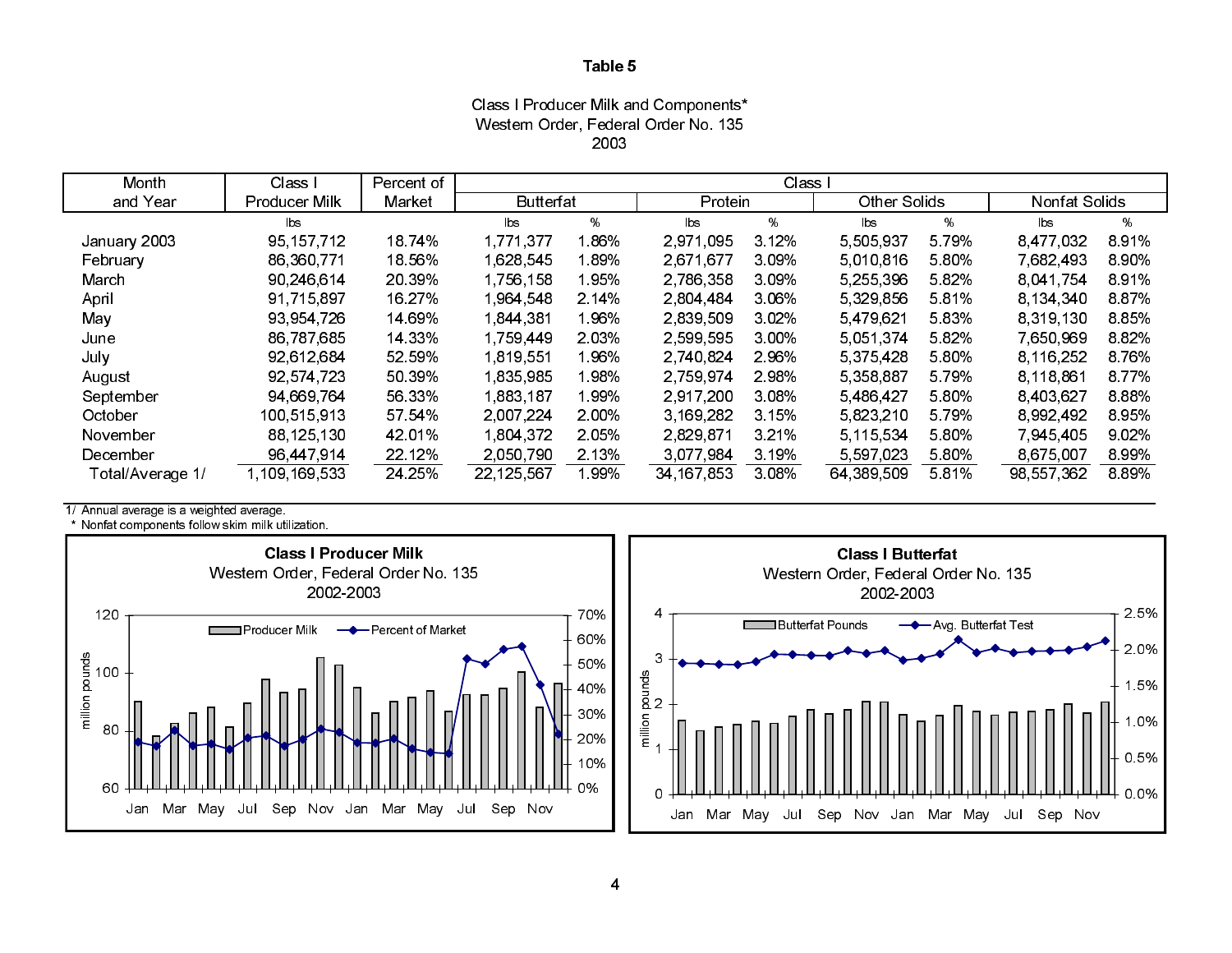Class II Producer Milk and Components\* Western Order, Federal Order No. 135 2003

| Month            | Class II      | Percent of |                  |         |            | Class II |               |         |                      |         |
|------------------|---------------|------------|------------------|---------|------------|----------|---------------|---------|----------------------|---------|
| and Year         | Producer Milk | Market     | <b>Butterfat</b> |         | Protein    |          | Other Solids  |         | <b>Nonfat Solids</b> |         |
|                  | lbs           |            | lbs              | %       | lbs        | %        | $\mathsf{ls}$ | %       | lbs                  | %       |
| January 2003     | 28 147 614    | 5 5 4 %    | 1,681,880        | 598%    | 844 944    | 3.00%    | 562,723       | 5 5 5 % | 2,407,667            | 8 5 5 % |
| February         | 27,330,862    | 5.87%      | 1,819,055        | 6.66%   | 809,084    | 296%     | 511,303       | 5.53%   | 2,320,387            | 8 4 9 % |
| March            | 30 130 641    | 681%       | 1 743 832        | 5 7 9%  | 896,627    | 2.98%    | 689.511       | 561%    | 2,586,138            | 8 5 8 % |
| April            | 30,784,405    | 5.46%      | 1 524 337        | 4 9 5 % | 917,635    | 2.98%    | 1,737,851     | 5.65%   | 2,655,486            | 8 6 3%  |
| May              | 30 477 571    | 4 76%      | 1,977,159        | 6.49%   | 881,350    | 289%     | 1,695,311     | 5 5 6%  | 2 576 661            | 8.45%   |
| June             | 35 635 566    | 589%       | 2 775 200        | 7 7 9%  | 1,008,529  | 283%     | 952,621       | 548%    | 2.961.150            | 8 3 1 % |
| July             | 27,154,796    | 15 4 2%    | 2,007,517        | 7 3 9 % | 764,484    | 282%     | 493,915       | 5 50%   | 2,258,399            | 8 3 2 % |
| August           | 29,884,340    | 16.27%     | 2,063,695        | 691%    | 852,659    | 285%     | 1,644,251     | 5.50%   | 2,496,910            | 8 3 6 % |
| September        | 25, 187, 554  | 14 99%     | 1,798,905        | 7 14%   | 744,016    | 295%     | 1,384,877     | 5.50%   | 2,128,893            | 8.45%   |
| October          | 30 811 780    | 17.63%     | 1.884.551        | 6.12%   | 940.054    | 3.05%    | 1,712,008     | 5.56%   | 2,652,062            | 861%    |
| November         | 30, 152, 363  | 14 38%     | 1,807,827        | 6.00%   | 938,586    | 3 1 1 %  | 681,352       | 5.58%   | 2,619,938            | 8 6 9%  |
| December         | 24 109 618    | 5 5 3 %    | 1,902,881        | 7.89%   | 728,657    | 3.02%    | 318,087       | 547%    | 2,046,744            | 8.49%   |
| Total/Average 1/ | 349 807 110   | 765%       | 22,986,839       | 6 57%   | 10,326,625 | 295%     | 19 383 810    | 5.54%   | 29 710 435           | 8 4 9 % |

1/ Annual average is a weighted average.



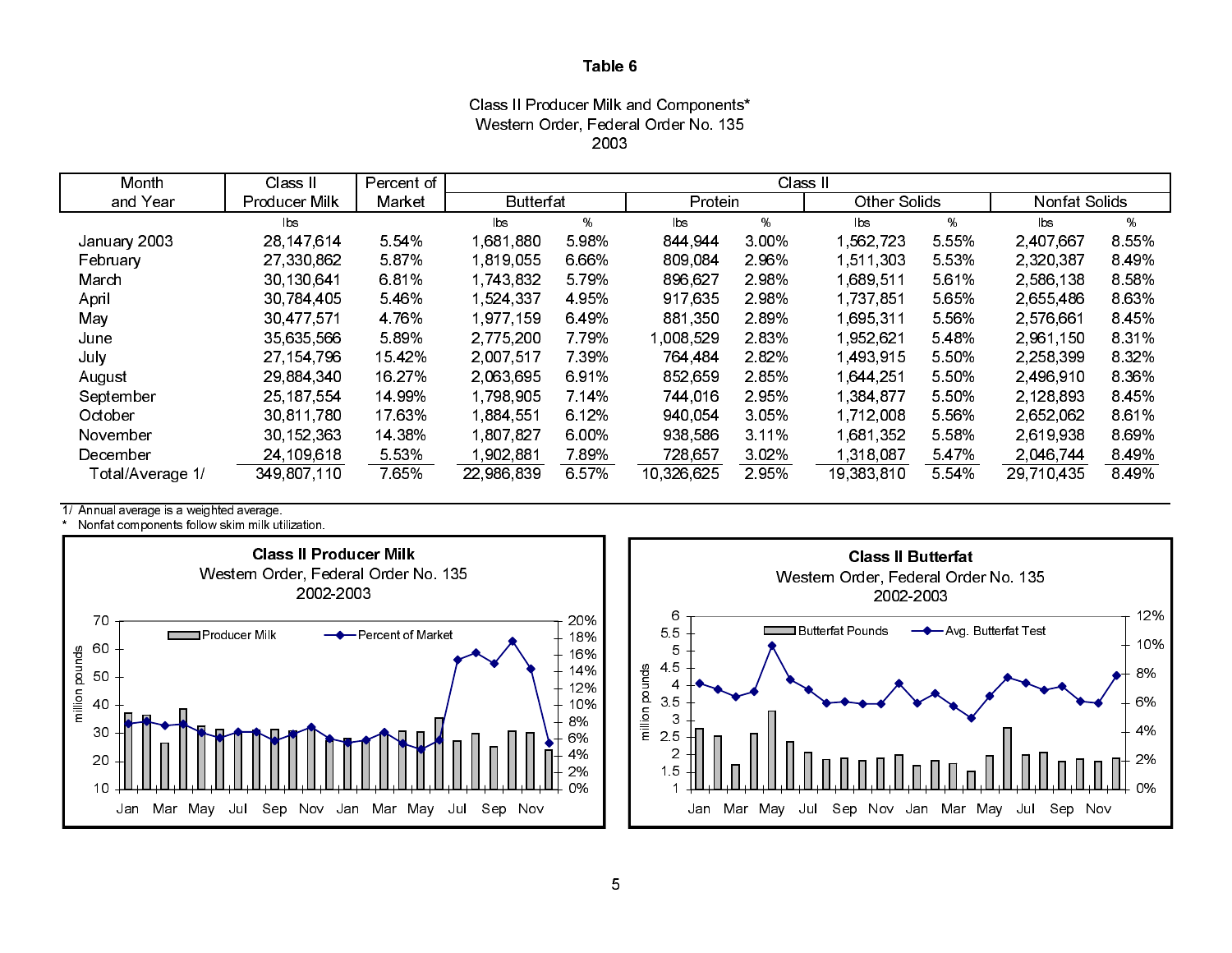Class III Producer Milk and Components\* Western Order, Federal Order No. 135 2003

| Month            | Class III     | Percent of | Class III        |         |              |         |                     |         |               |         |
|------------------|---------------|------------|------------------|---------|--------------|---------|---------------------|---------|---------------|---------|
| and Year         | Producer Milk | Market     | <b>Butterfat</b> |         | Protein      |         | <b>Other Solids</b> |         | Nonfat Solids |         |
|                  | lbs.          |            | lbs              | %       | lbs          | %       | bs                  | %       | lbs           | %       |
| January 2003     | 308,661,904   | 60 78%     | 10,503,777       | 340%    | 9,510,716    | 3.08%   | 17 587 122          | 570%    | 27,097,838    | 878%    |
| February         | 287,079,045   | 61 69%     | 9 659 360        | 3 3 6 % | 8 808 675    | 3.07%   | 16 332 477          | 569%    | 25 141 152    | 8.76%   |
| March            | 313,100,983   | 70 74%     | 10.659.513       | 3 40%   | 9 553 745    | 3.05%   | 17 906 698          | 572%    | 27 460 443    | 8 7 7 % |
| April            | 432,042,184   | 76 62%     | 14,841,186       | 344%    | 13, 179, 148 | 3 0 5 % | 24,654,781          | 571%    | 37,833,929    | 876%    |
| May              | 452 237 340   | 70 68%     | 15.054.507       | 3 3 3 % | 13,629,790   | 3 0 1 % | 25.884.395          | 5 7 2%  | 39 514 185    | 874%    |
| June             | 426 903 133   | 70 53%     | 13,784,145       | 3 2 3 % | 12,769,157   | 2.99%   | 24,387,805          | 571%    | 37,156,962    | 870%    |
| July             | 4 632 810     | 2.63%      | 545 950          | 11.78%  | 122 101      | 264%    | 240 313             | 5 19%   | 362 414       | 782%    |
| August           | 3,477,572     | 189%       | 747,974          | 21 51%  | 83,293       | 240%    | 161,175             | 4 6 3 % | 244 468       | 7.03%   |
| September        | 4.086.848     | 2.43%      | 810.989          | 19 84%  | 103,754      | 2 54%   | 194 243             | 4 7 5 % | 297,997       | 7 29%   |
| October          | 3.832.643     | 2.19%      | 930,685          | 24 28%  | 93 612       | 244%    | 171,708             | 4 4 8 % | 265,320       | 6.92%   |
| November         | 47 682 880    | 22 74%     | 2449336          | 5.14%   | 1.504.084    | 3.15%   | 2675612             | 561%    | 4 179 696     | 8.77%   |
| December         | 281,521,382   | 64.57%     | 9 684 610        | 344%    | 8 934 077    | 3 17%   | 16,108,563          | 5 7 2%  | 25 042 640    | 8.90%   |
| Total/Average 1/ | 2 565 258 724 | 56 09%     | 89.672.032       | 3 50%   | 78, 292, 152 | 3 0 5 % | 146 304 892         | 570%    | 224 597 044   | 876%    |

1/ Annual average is a weighted average.

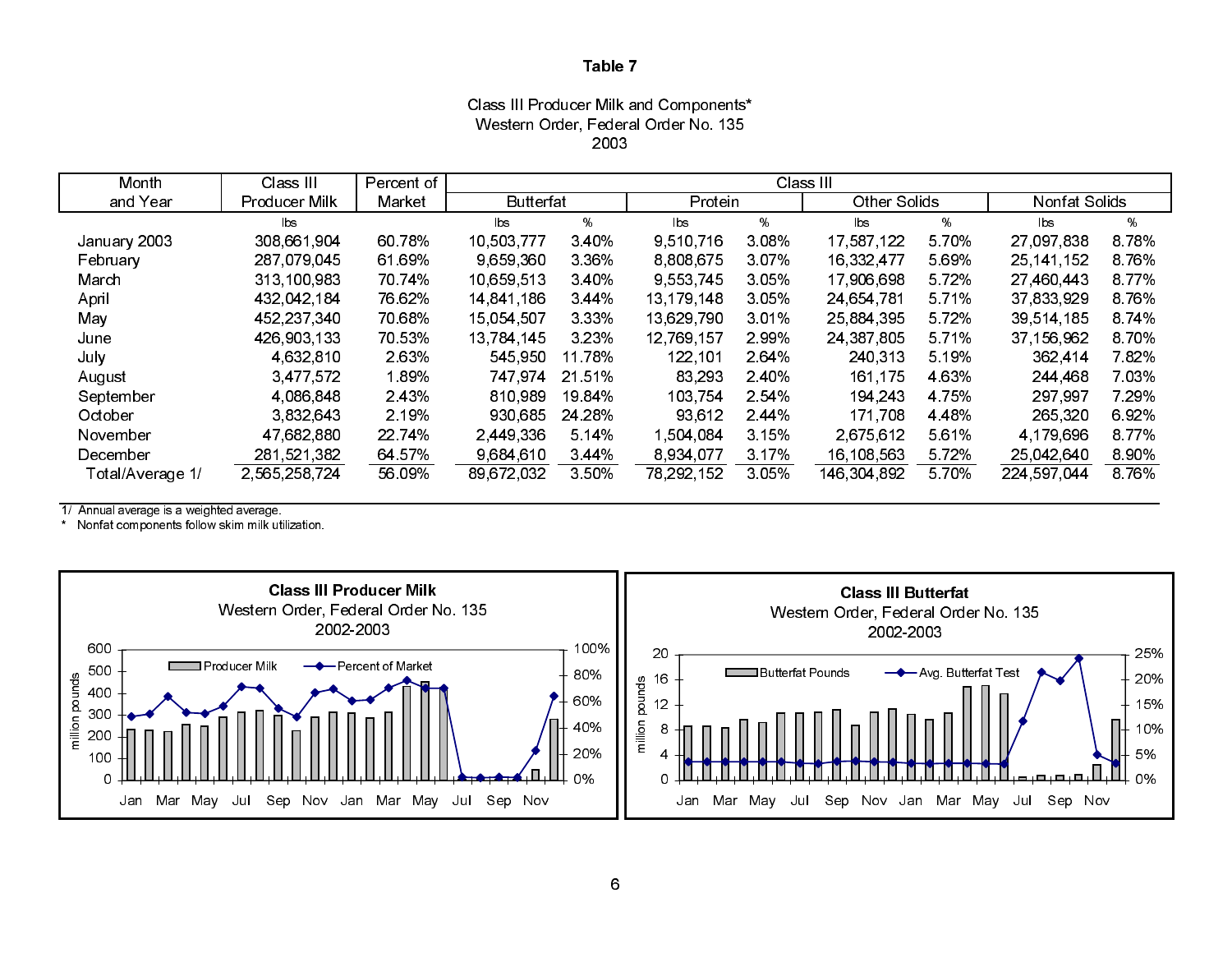Class IV Producer Milk and Components\* Western Order, Federal Order No. 135 2003

| Month            | Class IV       | Percent of |                  |         |                | Class IV |                     |         |               |         |
|------------------|----------------|------------|------------------|---------|----------------|----------|---------------------|---------|---------------|---------|
| and Year         | Producer Milk  | Market     | <b>Butterfat</b> |         | Protein        |          | <b>Other Solids</b> |         | Nonfat Solids |         |
|                  | $\mathsf{lbs}$ |            | <b>bs</b>        | %       | $\mathsf{lbs}$ | %        | lbs                 | %       | lbs.          | %       |
| January 2003     | 75,869,768     | 14 94%     | 4 7 14 3 98      | 6.21%   | 2.236.584      | 2.95%    | 4 183 766           | 5.51%   | 6 420 350     | 8.46%   |
| February         | 64 583 457     | 13 88%     | 3 894 816        | 6.03%   | 1,895,193      | 293%     | 3 557 085           | 5 5 1 % | 5,452,278     | 8 4 4 % |
| March            | 9.114,234      | 2.06%      | 1,905,255        | 20 90%  | 227,635        | 2.50%    | 426,500             | 4 68%   | 654,135       | 7.18%   |
| April            | 9 3 18 2 90    | 1.65%      | 1,993,422        | 21 39%  | 230,856        | 2.48%    | 432,369             | 4 64%   | 663,225       | 7 12%   |
| May              | 63 171 766     | 987%       | 3 840 399        | 6.08%   | 803.097        | 285%     | 3 498 857           | 5 54%   | 5 301 954     | 8.39%   |
| June             | 55,982,376     | 9 25%      | 2.744,382        | 4 90%   | 1.620.654      | 2.89%    | 3 142 107           | 5 6 1%  | 4 762 761     | 8.51%   |
| July             | 51,700,177     | 29 36%     | 1,712,438        | 3 3 1 % | 505,204        | 291%     | 2,955,468           | 5 7 2 % | 4,460,672     | 8.63%   |
| August           | 57,782,675     | 31 45%     | 1,686,282        | 292%    | 1,700,580      | 294%     | 3 300 823           | 5 7 1 % | 5.001.403     | 8.66%   |
| September        | 44 114 185     | 26 25%     | 1,470,997        | 3 3 3 % | l 336,691      | 3.03%    | 2 490 448           | 5 65%   | 3,827,139     | 8.68%   |
| October          | 39,561,417     | 22 64%     | 1,476,110        | 373%    | 1 211 709      | 3.06%    | 2 2 3 7 3 7 1       | 5.66%   | 3,449,080     | 872%    |
| November         | 43 769 785     | 20 87%     | 1768.649         | 4 04%   | 1.380.452      | 3 15%    | 2 476 856           | 5 66%   | 3 857 308     | 8.81%   |
| December         | 33,908,459     | 7 7 8 %    | 2,680,891        | 791%    | 1.024.919      | 3.02%    | 1,841,689           | 5 4 3 % | 2,866,608     | 8.45%   |
| Total/Average 1/ | 548,876,589    | 12 00%     | 29,888,039       | 5 4 5 % | 16, 173, 574   | 2.95%    | 30,543,339          | 5 5 6%  | 46,716,913    | 851%    |

1/ Annual average is a weighted average.

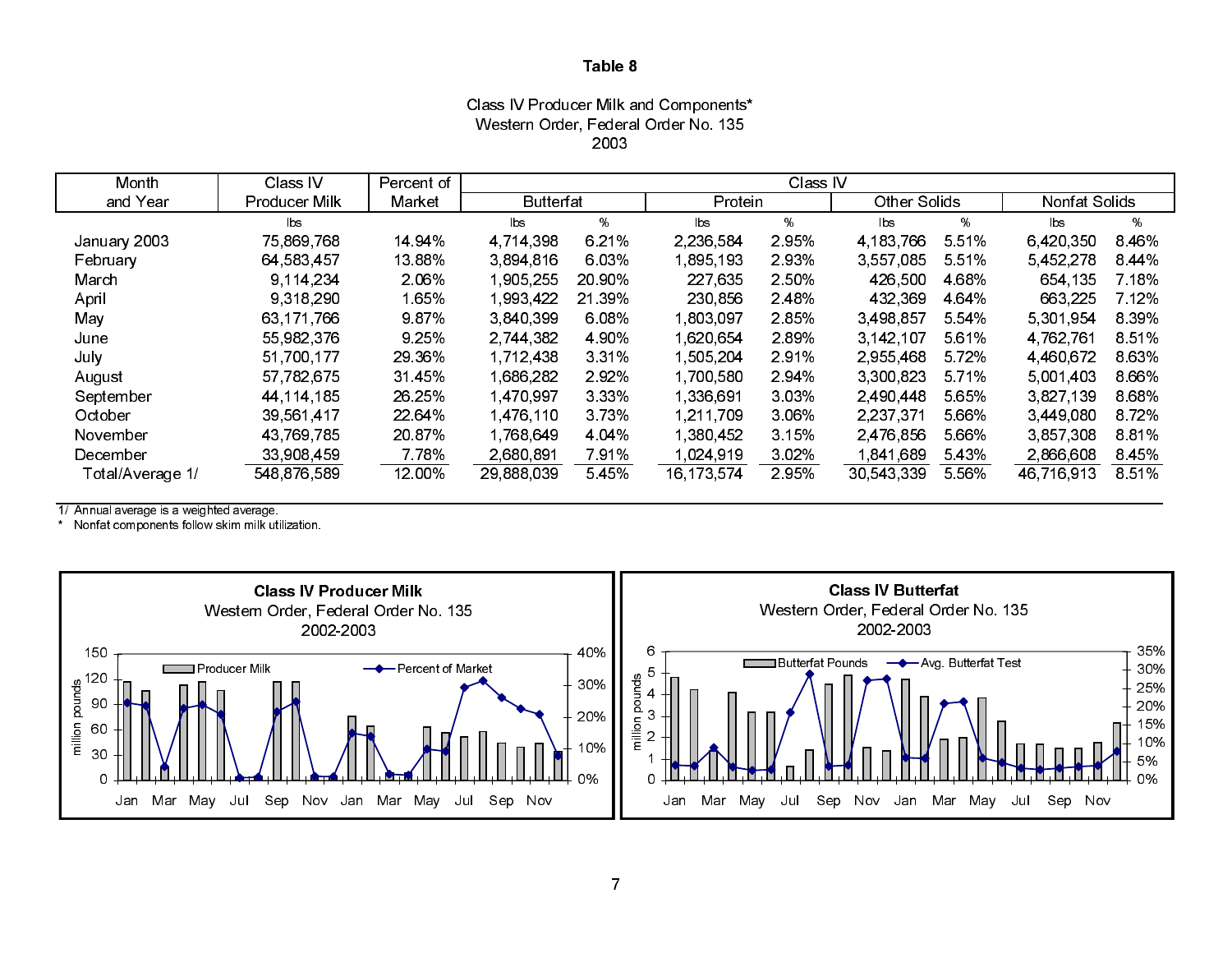Total Producer Milk and Components\* Western Order, Federal Order No. 135 2003

| Month            |                | Total         | Percent of |                        |       |              |       | Total               |       |                |         |
|------------------|----------------|---------------|------------|------------------------|-------|--------------|-------|---------------------|-------|----------------|---------|
| and Year         |                | Producer Milk | Market     | <b>Butterfat</b>       |       | Protein      |       | <b>Other Solids</b> |       | Nonfat Solids  |         |
|                  |                | b s           |            | $\mathsf{b}\mathsf{s}$ | %     | lbs.         | %     | bs                  | %     | $\mathsf{lbs}$ | %       |
| January 2003     | 2 <sub>l</sub> | 507,836,998   | 100 00%    | 18 671 432             | 3.68% | 15,563,339   | 3.06% | 28,839,548          | 568%  | 44 402 887     | 874%    |
| February         |                | 465 354 135   | 100.00%    | 17,001,776             | 3.65% | 14, 184, 629 | 3.05% | 26 411 681          | 568%  | 40,596,310     | 872%    |
| March            | 21             | 442 592 472   | 100.00%    | 16,064,758             | 3.63% | 13.464.365   | 3.04% | 25, 278, 105        | 571%  | 38 742 470     | 8.75%   |
| April            | 21             | 563,860,776   | 100.00%    | 20,323,493             | 3.60% | 17, 132, 123 | 3.04% | 32 154 857          | 570%  | 49,286,980     | 8.74%   |
| May              |                | 639 841 403   | 100.00%    | 22 716 446             | 3.55% | 19 153 746   | 2.99% | 36,558,184          | 5.71% | 55 711 930     | 8 7 1 % |
| June             |                | 605 308 760   | 100.00%    | 21,063,176             | 3.48% | 17 997 935   | 297%  | 34 533 907          | 571%  | 52 531 842     | 868%    |
| July             | 21             | 176,100,467   | 100.00%    | 6,085,456              | 3.46% | 5, 132, 613  | 2.91% | 10.065.124          | 572%  | 15, 197, 737   | 863%    |
| August           | 21             | 183 719 310   | 100.00%    | 6,333,936              | 3.45% | 5,396,506    | 2.94% | 10.465.136          | 5.70% | 15.861.642     | 863%    |
| September        | 21             | 168,058,351   | 100.00%    | 5 964 078              | 3.55% | 5 101 661    | 3.04% | 9,555,995           | 569%  | 14 657 656     | 872%    |
| October          | 21             | 174 721 753   | 100.00%    | 6,298,570              | 3.60% | 5.414,657    | 3.10% | 9 944 297           | 569%  | 15,358,954     | 879%    |
| November         | 21             | 209 730 158   | 100 00%    | 7 830 184              | 3.73% | 6.652.993    | 3.17% | 11.949.354          | 5.70% | 18,602,347     | 887%    |
| December         | 21             | 435 987 373   | 100.00%    | 16,319,172             | 374%  | 13,765,637   | 3.16% | 24,865,362          | 570%  | 38,630,999     | 8.86%   |
| Total/Average 1/ |                | 4 573 111 956 | 100.00%    | 164 672 477            | 3.60% | 138 960 204  | 3.04% | 260,621,550         | 570%  | 399 581 754    | 874%    |

1/ Annual average is a weighted average.

2/ Eligible milk and producers not pooled in indicated months: January, March, April, and July through December.

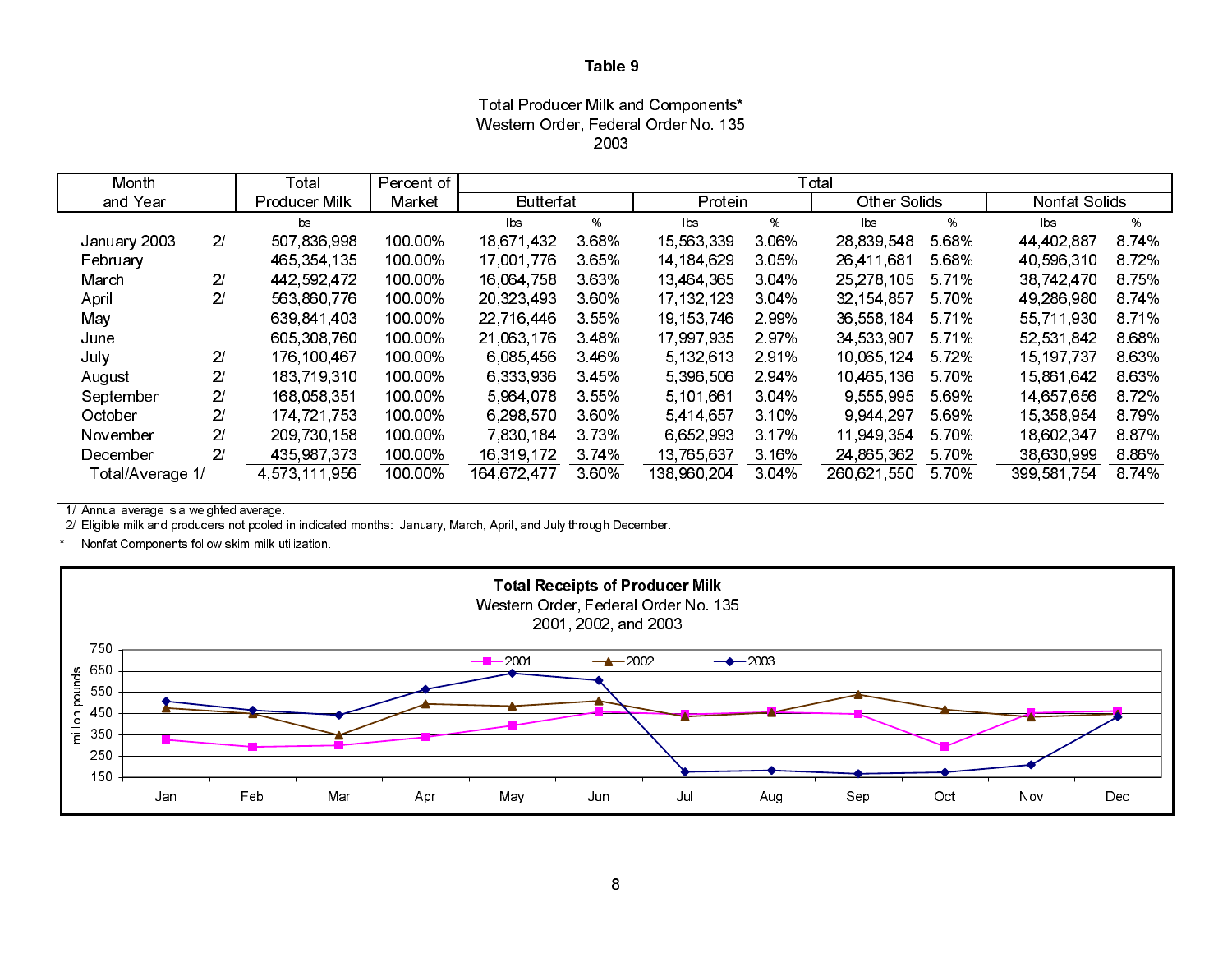## Total Producer Milk by Class Western Order, Federal Order No. 135 2003

| Month            |    |                      |               | Total        |               |                        |
|------------------|----|----------------------|---------------|--------------|---------------|------------------------|
| and Year         |    | <b>Producer Milk</b> | Class I       | Class II     | Class III     | Class IV               |
|                  |    | <b>lbs</b>           | lbs           | lbs.         | <b>lbs</b>    | $\mathsf{b}\mathsf{s}$ |
| January 2003     | 1/ | 507,836,998          | 95 157 712    | 28 147 614   | 308,661,904   | 75,869,768             |
| February         |    | 465, 354, 135        | 86 360 771    | 27,330,862   | 287 079 045   | 64,583,457             |
| March            | 1/ | 442,592,472          | 90,246,614    | 30,130,641   | 313,100,983   | 9.114.234              |
| April            | 1/ | 563,860,776          | 91,715,897    | 30,784,405   | 432,042,184   | 9 318 290              |
| May              |    | 639 841 403          | 93 954 726    | 30.477.571   | 452 237 340   | 63 171 766             |
| June             |    | 605 308 760          | 86,787,685    | 35,635,566   | 426,903,133   | 55,982,376             |
| July             | 1/ | 176,100,467          | 92,612,684    | 27, 154, 796 | 4 632 810     | 51,700,177             |
| August           | 1/ | 183,719,310          | 92,574,723    | 29,884,340   | 3,477,572     | 57,782,675             |
| September        | 1/ | 168 058 351          | 94,669,764    | 25, 187, 554 | 4.086.848     | 44, 114, 185           |
| October          | 1/ | 174,721,753          | 100 515 913   | 30,811,780   | 3.832.643     | 39,561,417             |
| November         | 1/ | 209 730 158          | 88,125,130    | 30, 152, 363 | 47,682,880    | 43,769,785             |
| December         | 1/ | 435,987,373          | 96,447,914    | 24,109,618   | 281,521,382   | 33,908,459             |
| Total            |    | 4,573,111,956        | 1,109,169,533 | 349,807,110  | 2.565.258.724 | 548,876,589            |
| Percent of Total |    | 100.00%              | 24 25%        | 7 65%        | 56 09%        | 12 00%                 |

1/ Eligible milk and producers not pooled in indicated months: January, March, April, and July through December.

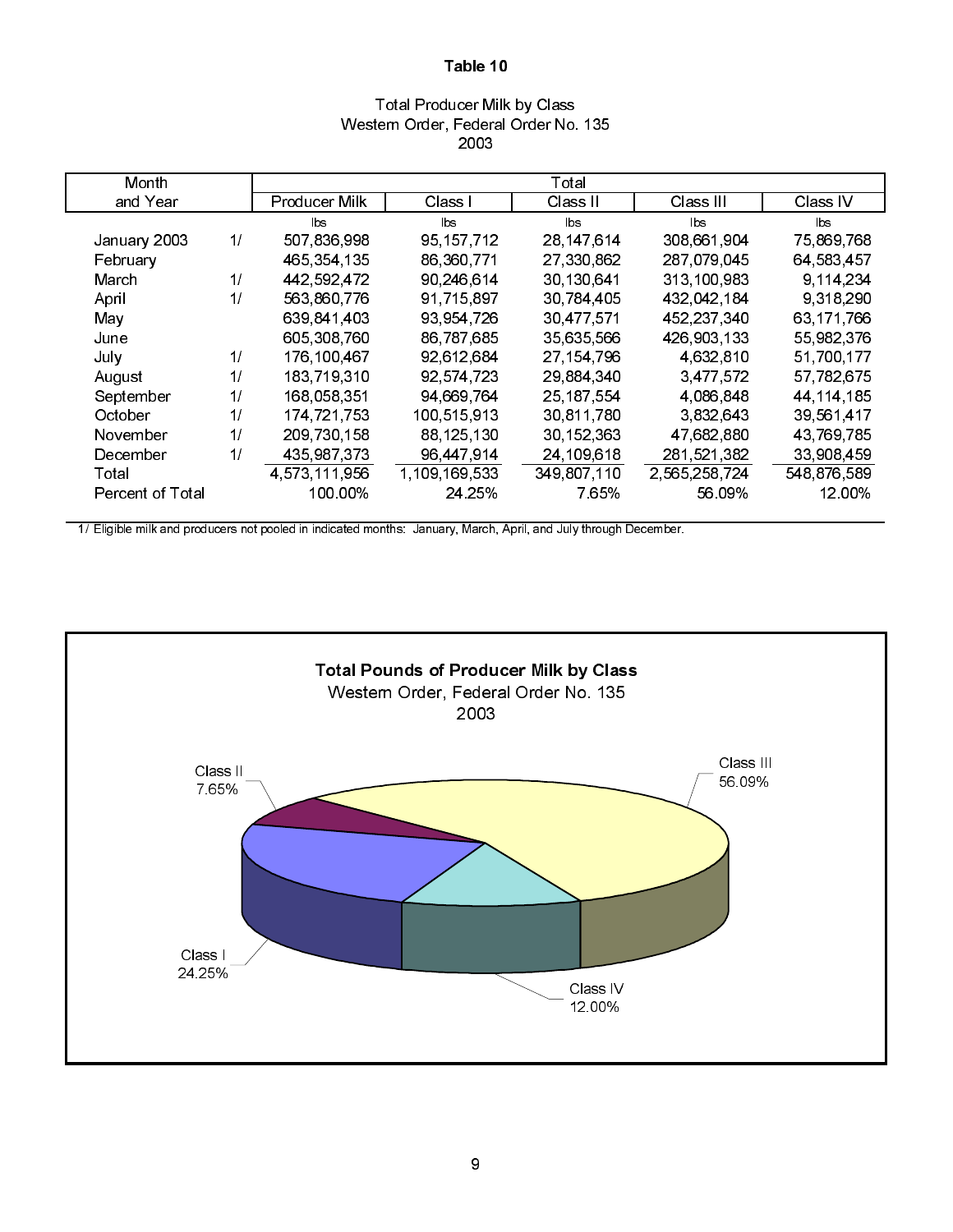## Total Butterfat Pounds by Class Western Order, Federal Order No. 135 2003

| Month                   | Total       |                | Butterfat     |            |            |
|-------------------------|-------------|----------------|---------------|------------|------------|
| and Year                | Butterfat   | Class I        | Class II      | Class III  | Class IV   |
|                         | lbs         | $\mathsf{lbs}$ | <b>lbs</b>    | Ibs        | <b>lbs</b> |
| January 2003            | 18,671,432  | 1,771,377      | 1 681 880     | 10,503,777 | 4.714.398  |
| February                | 17,001,776  | 1,628,545      | 1 8 1 9 0 5 5 | 9 659 360  | 3,894,816  |
| March                   | 16,064,758  | 1,756,158      | 1,743,832     | 10,659,513 | 1,905,255  |
| April                   | 20,323,493  | 1,964,548      | 1,524,337     | 14,841,186 | 1 993,422  |
| May                     | 22,716,446  | 1844381        | 1,977,159     | 15.054.507 | 3,840,399  |
| June                    | 21,063,176  | 1,759,449      | 2,775,200     | 13,784,145 | 2,744,382  |
| July                    | 6,085,456   | 1,819,551      | 2,007,517     | 545,950    | 1,712,438  |
| August                  | 6,333,936   | 1,835,985      | 2.063.695     | 747 974    | 1,686,282  |
| September               | 5,964,078   | 1,883,187      | 1,798,905     | 810,989    | 1,470,997  |
| October                 | 6 298 570   | 2,007,224      | 1.884,551     | 930,685    | 1,476,110  |
| November                | 7,830,184   | 1,804,372      | 1,807,827     | 2,449,336  | 1,768,649  |
| December                | 16,319,172  | 2,050,790      | 1,902,881     | 9,684,610  | 2,680,891  |
| Total                   | 164 672 477 | 22,125,567     | 22,986,839    | 89,672,032 | 29,888,039 |
| <b>Percent of Total</b> | 100 00%     | 13 44%         | 13 96%        | 54 45%     | 18.15%     |
|                         |             |                |               |            |            |

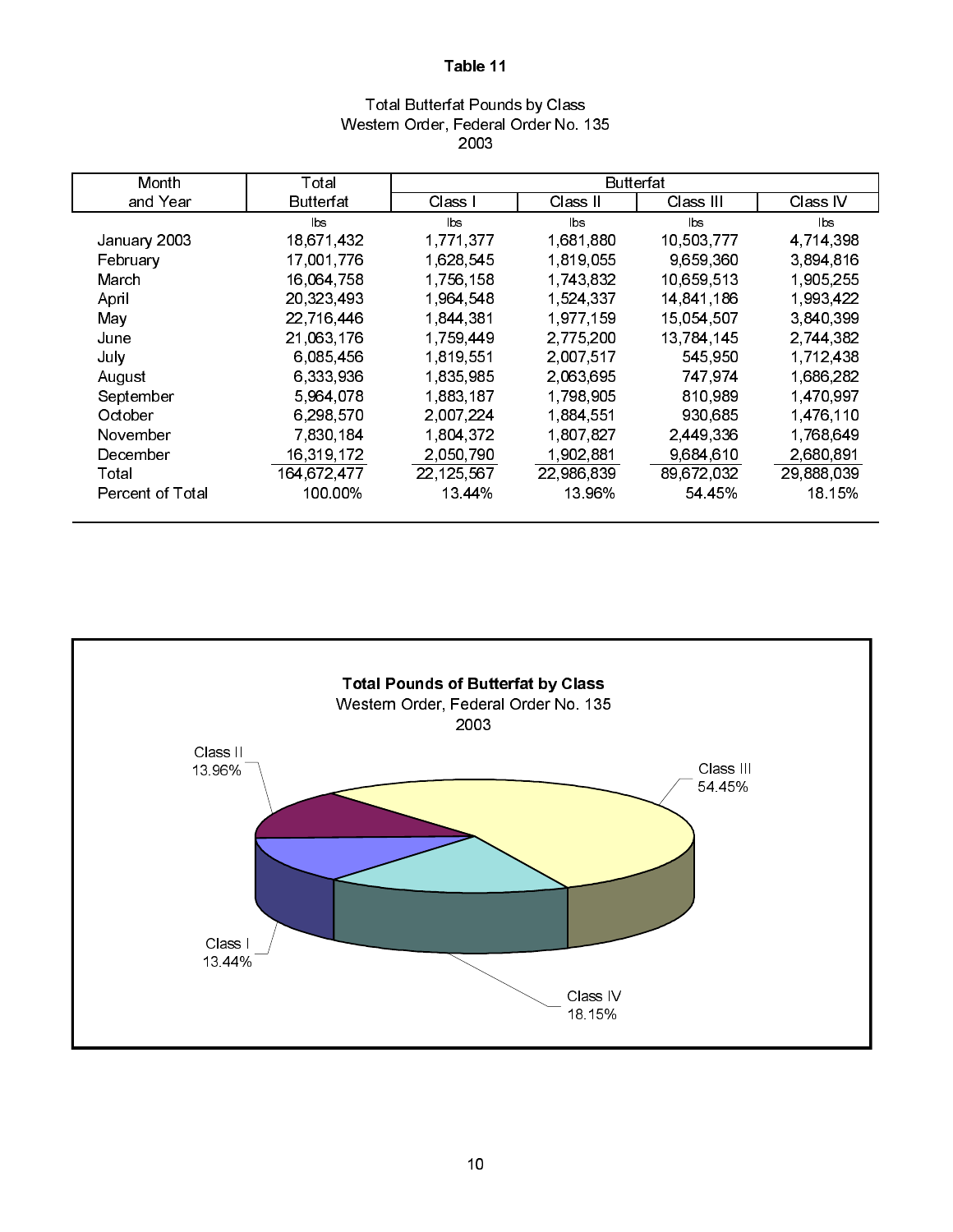## Total Skim Pounds by Class Western Order, Federal Order No. 135 2003

| Month                   | Total            |               |              | <b>Skim</b>   |             |
|-------------------------|------------------|---------------|--------------|---------------|-------------|
| and Year                | <b>Skim</b>      | Class I       | Class II     | Class III.    | Class IV    |
|                         | lbs.             | lbs           | <b>lbs</b>   | lbs.          | <b>lbs</b>  |
| January 2003            | 489, 165, 566    | 93,386,335    | 26,465,734   | 298, 158, 127 | 71,155,370  |
| February                | 448, 352, 359    | 84,732,226    | 25 511 807   | 277 419 685   | 60,688,641  |
| March                   | 426 527 714      | 88 490 456    | 28 386 809   | 302,441,470   | 7,208,979   |
| April                   | 543 537 283      | 89 751 349    | 29 260 068   | 417,200,998   | 7,324,868   |
| May                     | 617 124 957      | 92 110 345    | 28 500 412   | 437 182 833   | 59 331 367  |
| June                    | 584 245 584      | 85,028,236    | 32,860,366   | 413, 118, 988 | 53,237,994  |
| July                    | 170,015,011      | 90, 793, 133  | 25, 147, 279 | 4,086,860     | 49 987 739  |
| August                  | 177 385 374      | 90,738,738    | 27,820,645   | 2,729,598     | 56,096,393  |
| September               | 162,094,273      | 92,786,577    | 23,388,649   | 3,275,859     | 42,643,188  |
| October                 | 168,423,183      | 98,508,689    | 28,927,229   | 2,901,958     | 38,085,307  |
| November                | 201 899 974      | 86,320,758    | 28,344,536   | 45, 233, 544  | 42,001,136  |
| December                | 419,668,201      | 94, 397, 124  | 22,206,737   | 271,836,772   | 31,227,568  |
| Total                   | 4 4 08 4 39 4 79 | 1,087,043,966 | 326 820 271  | 2.475,586,692 | 518 988 550 |
| <b>Percent of Total</b> | 100 00%          | 24 66%        | 741%         | 56 16%        | 11 77%      |

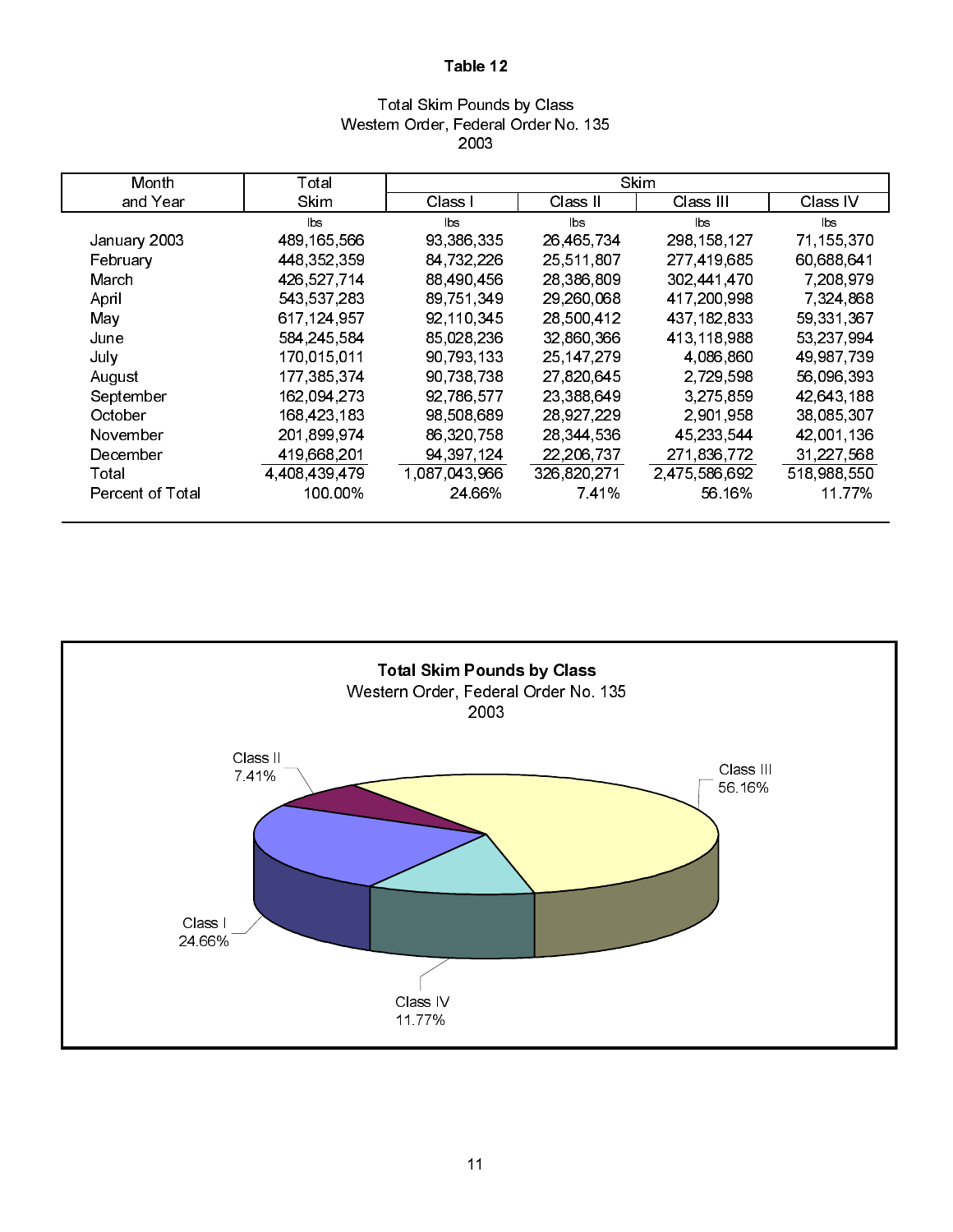### Number of Producers and Milk Production by County Western Order, Federal Order No. 135

2003

| State         | County/Region                |                 | January       |                         | February      |        | March         |                         | April         |                 | May           |                 | June          |
|---------------|------------------------------|-----------------|---------------|-------------------------|---------------|--------|---------------|-------------------------|---------------|-----------------|---------------|-----------------|---------------|
|               |                              | No. of          | Producer Milk | No of                   | Producer Milk | No. of | Producer Milk | No. of                  | Producer Milk | No. of          | Producer Milk | No. of          | Producer Milk |
|               |                              | Prod.           | Pounds        | Prod.                   | Pounds        | Prod.  | Pounds        | Prod                    | Pounds        | Prod.           | Pounds        | Prod.           | Pounds        |
| California 1/ |                              | 42              | 74 713 886    | 42                      | 70,541,179    | 41     | 69,171,032    | 162                     | 210,307,086   | 153             | 203, 323, 287 | 155             | 197, 172, 676 |
| Colorado      |                              |                 |               |                         |               |        |               | 5                       | 407,029       | 3               | 389,111       | 1/              | 11            |
| Idaho         |                              |                 |               |                         |               |        |               |                         |               |                 |               |                 |               |
|               | Ada                          | 42              | 42,282,594    | 42                      | 38,200,848    | 42     | 29,508,663    | 42                      | 29,642,435    | 42              | 43,004,920    | 42              | 42,494,092    |
|               | Bannock, Oneida & Power      | 5               | 1,059,694     | 5                       | 911,210       | 5      | 966,645       | 6                       | 990,073       | 6               | 1,144,395     | 6               | 1,064,898     |
|               | <b>Bear Lake</b>             | 14              | 1,060,380     | 17                      | 1,266,782     | 17     | 1,449,217     | 17                      | 1,510,182     | 17              | 1,612,234     | 17              | 1,549,930     |
|               | Bingham & Bonneville 3/4/6/  | 25              | 9,952,837     | 24                      | 8,882,468     | 24     | 9,660,586     | 23                      | 9,374,053     | 24              | 10,100,600    | 24              | 10,310,233    |
|               | Canyon                       | 48              | 53, 264, 868  | 48                      | 49,058,423    | 47     | 35,651,959    | 47                      | 35,461,113    | 47              | 57,799,011    | 47              | 57,566,049    |
|               | Caribou                      | 9               | 1,115,236     | 9                       | 1,008,404     | 9      | 1.150,423     | 9                       | 1,167,685     | 9               | 1,257,730     | 9               | 1,296,408     |
|               | Cassia                       | 13              | 13,818,336    | 17                      | 13,218,027    | 17     | 12,830,201    | 17                      | 11,387,652    | 17              | 15,931,998    | 17              | 16,111,002    |
|               | Franklin                     | 63              | 17,556,662    | 63                      | 15,706,666    | 62     | 17, 273, 834  | 64                      | 17,925,295    | 64              | 19,501,917    | 64              | 19,708,728    |
|               | Gem                          | 14              | 5,063,968     | 14                      | 4,592,481     | 14     | 2,874,464     | 14                      | 2,828,476     | 14              | 5,243,935     | 14              | 5,386,032     |
|               | Gooding                      | 36              | 60,827,536    | 35                      | 59, 557, 303  | 36     | 63,270,878    | 33                      | 50,291,574    | 34              | 52 374 845    | 34              | 43,563,952    |
|               | Jefferson                    | $\overline{4}$  | 1,270,420     | 4                       | 1,068,053     | 4      | 1,137,320     | $\overline{\mathbf{4}}$ | 1,174,882     | 4               | 1,256,307     | 4               | 1,243,423     |
|               | Jerome                       | 21              | 37,752,043    | 21                      | 35,083,406    | 21     | 31,539,513    | 20                      | 31,765,094    | 20              | 32 578 643    | 20              | 23,023,914    |
|               | Lincoln                      | 5               | 1,012,463     | 3                       | 870,258       | 3      | 952,059       | 3                       | 923,485       | 3               | 1,015,020     | 3               | 1,000,918     |
|               | <b>Madison &amp; Fremont</b> | 5               | 685,998       | $\overline{5}$          | 592,036       | 5      | 619.419       | 5                       | 633.023       | 5               | 705 927       | 5               | 707,267       |
|               | Minidoka                     |                 | 4,783,167     | 9                       | 9,362,854     | 9      | 9.871,794     | 9                       | 9,541,502     | 10              | 11,556,224    | 10              | 11,245,253    |
|               | Owyhee                       | 13              | 14,750,380    | 13                      | 14, 168, 041  | 13     | 3,872,184     | 13                      | 3,981,680     | 13              | 17,489,571    | 13              | 16,816,678    |
|               | Payette 7/                   | 14              | 6,950,546     | 14                      | 6,472,660     | 14     | 6,346,398     | 13                      | 6,227,971     | 13              | 7,369,667     | 13              | 7,366,512     |
|               | <b>Twin Falls</b>            | 14              | 22,328,587    | 15                      | 19,547,580    | 15     | 18,050,023    | 15                      | 20,935,059    | 15              | 21,994,532    | 15              | 21,954,783    |
|               | Washington                   | 3               | 627,492       | 3                       | 594,013       | 3      | 185,955       | 3                       | 178,285       | 3               | 678,668       | 3               | 661,996       |
| Idaho Total   |                              | 355             | 296, 163, 207 | 361                     | 280, 161, 513 | 360    | 247,211,535   | 357                     | 235,939,519   | 360             | 302,616,144   | 360             | 283,072,068   |
|               | New Mexico Total             |                 |               |                         |               |        |               |                         |               |                 |               |                 |               |
| Oregon        |                              |                 |               |                         |               |        |               |                         |               |                 |               |                 |               |
|               | <b>Baker</b>                 | 4               | 709,203       | $\overline{\mathbf{4}}$ | 625,128       | 4      | 42 541        | $\overline{\mathbf{4}}$ | 42 552        | 4               | 733,927       | 4               | 678,090       |
|               | Malheur & Klamath 2/         | 24              | 4,688,492     | 24                      | 4,110,473     | 24     | 3,500,001     | 25                      | 3,367,931     | 23              | 4,851,707     | 23              | 4,815,251     |
| Oregon Total  |                              | $\overline{28}$ | 5,397,695     | $\overline{28}$         | 4,735,601     | 28     | 3,542,542     | $\overline{29}$         | 3,410,483     | $\overline{27}$ | 5,585,634     | $\overline{27}$ | 5,493,341     |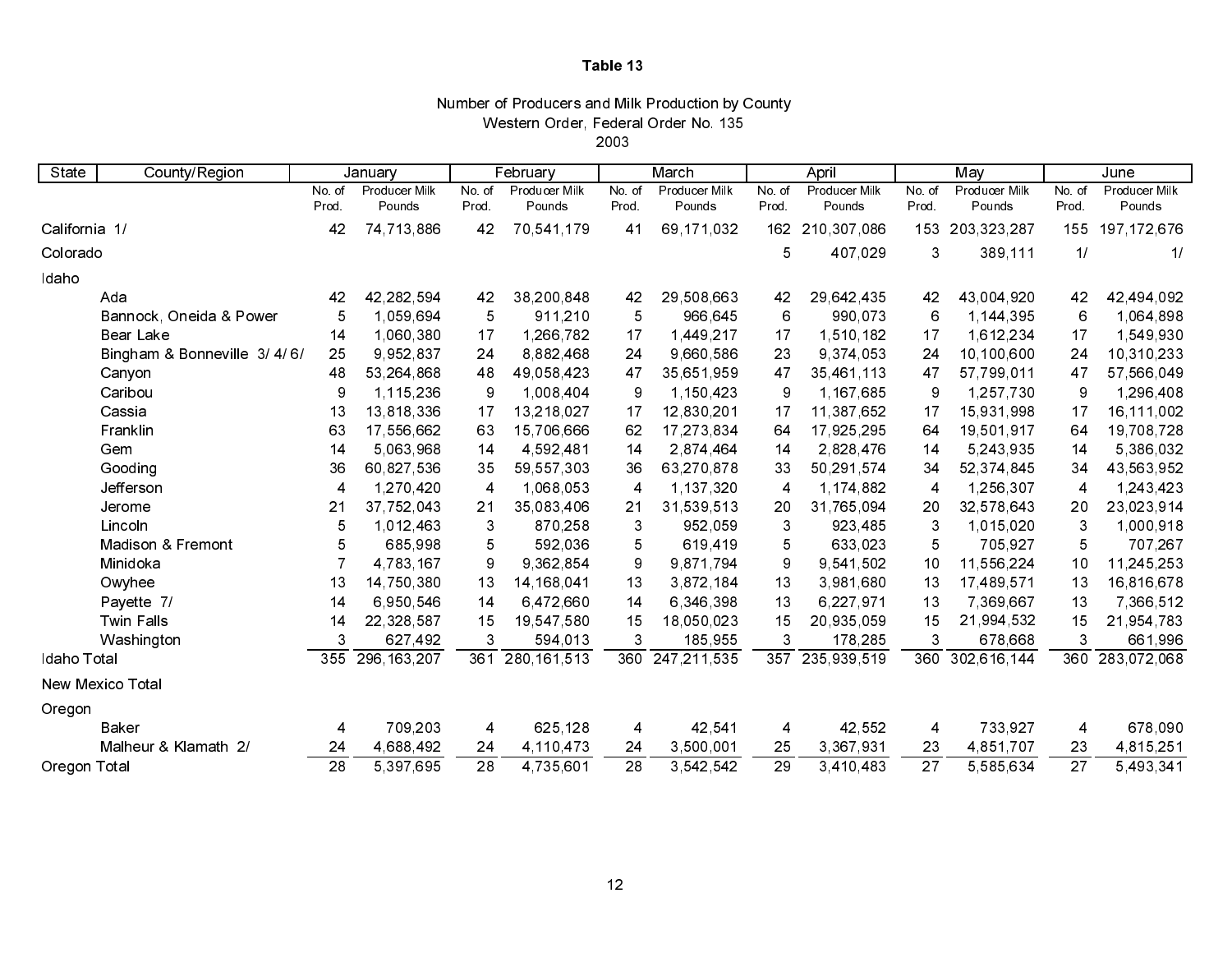## Table 13 (Continued)

## Number of Producers and Milk Production by County Western Order, Federal Order No. 135

2003

| State             | County/Region                     |                | January       |        | February          |       | March         |       | April         |        | May             |                | June            |
|-------------------|-----------------------------------|----------------|---------------|--------|-------------------|-------|---------------|-------|---------------|--------|-----------------|----------------|-----------------|
|                   |                                   | No of          | Producer Milk | No. of | Producer Milk     | No of | Producer Milk | No of | Producer Milk | No. of | Producer Milk   | No. of         | Producer Milk   |
|                   |                                   | Prod.          | Pounds        | Prod.  | Pounds            | Prod. | Pounds        | Prod. | Pounds        | Prod.  | Pounds          | Prod.          | Pounds          |
| Utah              |                                   |                |               |        |                   |       |               |       |               |        |                 |                |                 |
|                   | Beaver                            | 18             | 4,150,325     | 18     | 3,772,864         | 17    | 4,819,917     | 16    | 4 876 036     | 16     | 4,740,284       | 16             | 5,491,862       |
|                   | <b>Box Elder &amp; Tooele</b>     | 40             | 17,268,255    | 40     | 15,737,539        | 41    | 17,838,326    | 40    | 16,341,805    | 40     | 17,213,293      | 40             | 16,878,596      |
|                   | Cache                             | 108            | 25,873,095    | 107    | 23, 269, 962      | 108   | 25,805,013    | 105   | 25, 118, 796  | 105    | 26,626,904      | 104            | 26,088,784      |
|                   | Duchesne                          | 24             | 5,728,976     | 24     | 5,024,865         | 24    | 5,571,238     | 23    | 5,861,797     | 23     | 6,348,878       | 22             | 5,922,066       |
|                   | Iron, Washington<br>(& Clark, NV) | 5              | 3,889,827     | 5      | 3,684,121         | 5     | 4,024,199     | 5     | 3,535,441     | 5      | 3,557,541       | 4              | 4,342,889       |
|                   | Millard & Juab                    | 22             | 23,917,675    | 22     | 21,493,661        | 23    | 23,776,105    | 23    | 22,710,470    | 20     | 21,018,962      | 19             | 20,062,432      |
|                   | Morgan                            | 5              | 937,008       | 5      | 835,961           | 6     | 1,030,324     | 6     | 1,126,586     | 6      | 1,165,440       | 6              | 1,112,853       |
|                   | Piute                             |                | 1,789,272     | 6      | 1,797,776         | 6     | 2,058,201     | 6     | 2,099,114     | 6      | 2,068,058       | 6              | 2,265,023       |
|                   | Salt Lake & Davis                 | 5              | 2,084,155     | 4      | 1,871,535         | 4     | 2,049,955     | 4     | 1,968,152     | 4      | 2,042,929       | 4              | 2,044,640       |
|                   | Sanpete                           | 14             | 9,029,399     | 14     | 8,186,026         | 15    | 9,210,990     | 15    | 8,685,620     | 15     | 9,264,069       | 15             | 7,868,398       |
|                   | Sevier                            | 9              | 4,048,382     | 9      | 3,804,216         | 9     | 4,228,662     | 9     | 4,083,160     | 8      | 4 346 572       | 8              | 4,527,922       |
|                   | Summit                            | 10             | 1,277,335     | 10     | 978,656           | 10    | 1,030,179     | 10    | 1,069,673     | 10     | 1,240,258       | 10             | 1,054,404       |
|                   | Uintah                            | $\overline{4}$ | 574,805       | 4      | 453,154           | 4     | 479,474       | 4     | 484,001       | 4      | 539,065         | 4              | 571,071         |
|                   | Utah                              | 22             | 5858369       | 22     | 5, 139, 515       | 22    | 5,465,328     | 24    | 6,358,542     | 24     | 6,364,673       | 24             | 5,771,384       |
|                   | Wasatch                           | $\,6$          | 902,666       | 6      | 790,375           | $\,6$ | 887,033       | 6     | 908,818       | 6      | 899,265         | 6              | 862,877         |
|                   | Wayne                             | 3              | 1,730,374     | 3      | 1,560,465         | 3     | 1,735,630     | 3     | 1,519,916     | 3      | 1,959,194       | $\overline{4}$ | 2,004,160       |
|                   | Weber                             | 27             | 13,882,202    | 27     | 12,352,167        | 27    | 14,250,197    | 26    | 14,092,394    | 26     | 14,640,247      | 26             | 14,628,997      |
| <b>Utah Total</b> |                                   | 329            | 122,942,120   | 326    | 110,752,858       | 330   | 124,260,771   | 325   | 120,840,321   | 321    | 124,035,632     | 318            | 121,498,358     |
| Washington        |                                   |                |               |        |                   |       |               |       |               |        |                 |                |                 |
| Wyoming           |                                   |                |               |        |                   |       |               |       |               |        |                 |                |                 |
| Total             |                                   | 754.           | 499,216,908   |        | 757 466, 191, 151 | 759   | 444,185,880   | 878   | 570,904,438   |        | 864 635,949,808 |                | 860 607,236,443 |

1/ Data for Colorado was restricted in June 2003 and included with California.

2/ Data for California was restricted in July 2003 and included with Malheur & Klamath Counties, Oregon.

3/ Data for Caribou County, Idaho, was restricted in July and August 2003 and included with Bingham & Bonneville Counties, Idaho.

4/ Data for Madison & Freemont Counties, Idaho, was restricted in July through October 2003 and included with Binham & Bonneville Counties, Idaho.

5/ Data for Wayne County, Utah, was restricted July through October 2003 and included with Piute County, Utah.

6/ Data for Jefferson County, Idaho, was restricted in August and September 2003 and included with Bingham & Bonneville Counties, Idaho.

7/ Data for Washington County, Idaho, was restricted in September through December 2003 and included with Payette County, Idaho.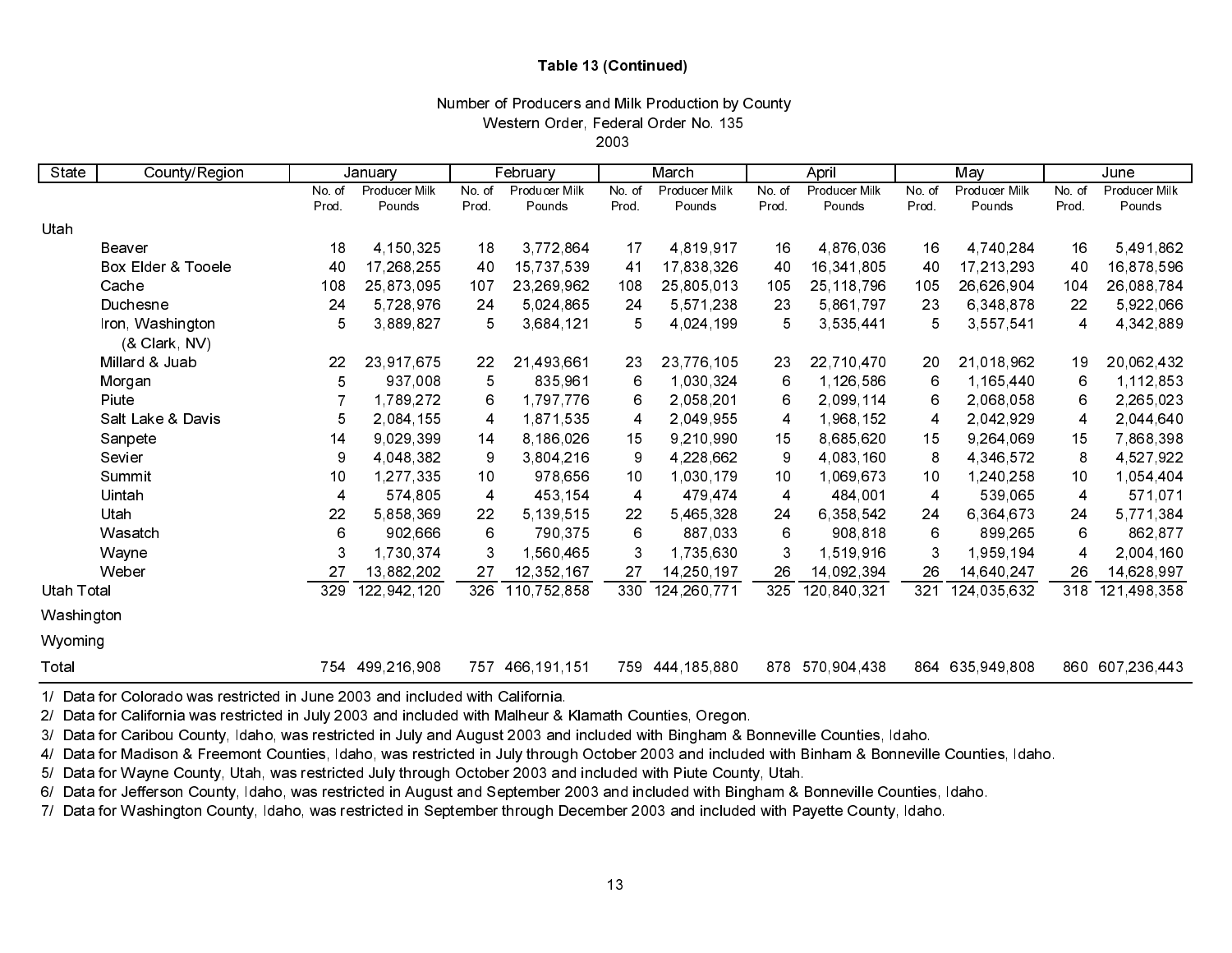## Table 13 (Continued)

## Number of Producers and Milk Production by County Western Order, Federal Order No. 135

2003

| State         | County/Region                |                  | July          |                 | August        |                  | September     |                         | October       |                 | November      |                 | December      |
|---------------|------------------------------|------------------|---------------|-----------------|---------------|------------------|---------------|-------------------------|---------------|-----------------|---------------|-----------------|---------------|
|               |                              | No of            | Producer Milk | No. of          | Producer Milk | No of            | Producer Milk | No. of                  | Producer Milk | No. of          | Producer Milk | No. of          | Producer Milk |
|               |                              | Prod.            | Pounds        | Prod.           | Pounds        | Prod.            | Pounds        | Prod.                   | Pounds        | Prod.           | Pounds        | Prod.           | Pounds        |
| California 1/ |                              | 21               | 21            | 0               | 0             | 0                | 0             | 0                       | 0             | 0               | 0             | 28              | 43,941,754    |
| Colorado      |                              | $\Omega$         | 0             | 0               | 0             | 13               | 659,759       | 26                      | 6,165,359     | 34              | 8,691,327     | 20              | 6,325,959     |
| Idaho         |                              |                  |               |                 |               |                  |               |                         |               |                 |               |                 |               |
|               | Ada                          | 41               | 26,969,393    | 41              | 26, 169, 220  | 38               | 23,502,968    | 36                      | 23,979,412    | 36              | 22,995,897    | 36              | 39,405,087    |
|               | Bannock, Oneida & Power      | 5                | 155,164       | 5               | 260,103       | 3                | 158,765       | 5                       | 330,880       | $\overline{7}$  | 1,411,059     |                 | 2.475.747     |
|               | <b>Bear Lake</b>             | 0                | Ω             | 0               | $\Omega$      | 0                | 0             | 6                       | 85,543        | 17              | 687,006       | 17              | 1,430,775     |
|               | Bingham & Bonneville 3/4/6/  | 11               | 3,718,640     |                 | 3 531 790     | 17               | 3 930 993     | 20                      | 3.937.566     | 15              | 3,305,899     | 23              | 10,282,781    |
|               | Canyon                       | 47               | 28,087,733    | 46              | 24,599,576    | 37               | 15,615,179    | 37                      | 15,081,507    | 37              | 14,314,331    | 36              | 47,501,335    |
|               | Caribou                      | 3/               | 3/            | 3/              | 3/            | 0                | 0             | $\pmb{0}$               | 0             | 9               | 317, 155      | 9               | 1,202,585     |
|               | Cassia                       | 8                | 7,383,856     | 10              | 6,520,222     | 8                | 4 782 603     | 9                       | 3,140,397     | 17              | 1,694,668     | 17              | 16, 198, 146  |
|               | Franklin                     | 36               | 3,978,687     | 42              | 4,684,096     | 42               | 4,695,021     | 42                      | 5,701,609     | 64              | 17,856,205    | 64              | 19,755,136    |
|               | Gem                          | 14               | 4,437,053     | 14              | 4,467,382     | 12               | 3.032.353     | 12                      | 3,092,707     | 11              | 2,582,962     | 11              | 3,643,089     |
|               | Gooding                      | 29               | 2,764,784     | 29              | 2,034,503     | 19               | 1,687,790     | 19                      | 1,731,608     | 32              | 3,564,305     | 32              | 40,678,589    |
|               | Jefferson                    | $\Omega$         | 0             | 6/              | 6/            | 6/               | 6/            | 0                       | 0             | 4               | 76,946        | $\overline{4}$  | 1,235,391     |
|               | Jerome                       | 17               | 891,095       | 17              | 523,590       | 9                | 407,649       | 9                       | 467,380       | 21              | 1,109,278     | 20              | 21,404,951    |
|               | Lincoln                      | $\Omega$         | 0             | 0               | 0             | 0                | 0             | 0                       | 0             | 3               | 59,114        | 3               | 957,295       |
|               | <b>Madison &amp; Fremont</b> | 4/               | 41            | 4/              | 4/            |                  |               | 4/                      | 4/            | 5               | 184,722       | 5               | 586,532       |
|               | Minidoka                     |                  | 2,957,385     | 7               | 3,065,400     |                  | 2,144,816     | $\overline{7}$          | 1,689,406     | 9               | 1,118,606     | 10              | 11,394,742    |
|               | Owyhee                       | 14               | 3,589,143     | 14              | 3,396,280     | 10               | 996,518       | 9                       | 554,077       | 9               | 533,490       | 9               | 14,733,104    |
|               | Payette 7/                   | 13               | 1,228,354     | 13              | 1,345,554     | 12               | 1,002,438     | 12                      | 1,063,282     | 12              | 985,481       | 12              | 6,930,501     |
|               | <b>Twin Falls</b>            | 12               | 676,937       | 12              | 307,827       | 4                | 195 823       | $\overline{\mathbf{4}}$ | 171,041       | 13              | 594,121       | 15              | 20,797,700    |
|               | Washington                   |                  | 605,836       | 3               | 596,969       | 71               | 71            | 71                      | 71            | 71              | 71            | 71              | 71            |
| Idaho Total   |                              | $\overline{257}$ | 87,444,060    | 260             | 81 502 512    | $\overline{218}$ | 62,152,916    | $\overline{227}$        | 61,026,415    | 321             | 73,391,245    | 330             | 260 613 486   |
|               | New Mexico Total             |                  |               |                 |               |                  |               |                         |               | 3               | 5,796,303     | 20              | 12,934,178    |
| Oregon        |                              |                  |               |                 |               |                  |               |                         |               |                 |               |                 |               |
|               | Baker                        | 4                | 711,054       | 4               | 703,752       | 0                | 0             | 0                       | 0             | 0               | 0             | 0               |               |
|               | Malheur & Klamath 2/         | 24               | 2,829,771     | 23              | 2,620,292     | 23               | 2,492,489     | 24                      | 2,445,744     | 25              | 2,528,157     | 25              | 4,972,022     |
| Oregon Total  |                              | $\overline{28}$  | 3,540,825     | $\overline{27}$ | 3,324,044     | $\overline{23}$  | 2492489       | $\overline{24}$         | 2,445,744     | $\overline{25}$ | 2,528,157     | $\overline{25}$ | 4 972 022     |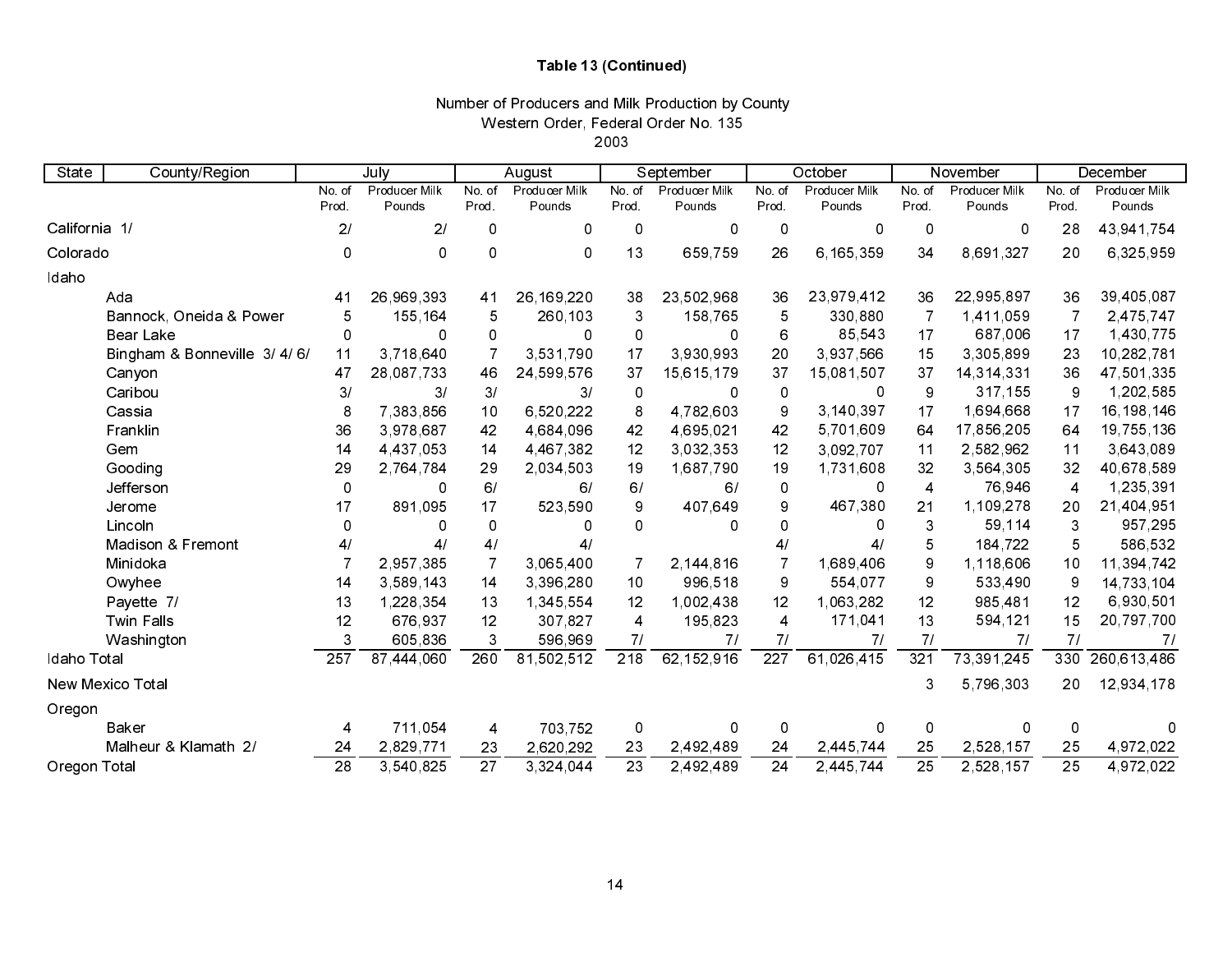## Table 13 (Continued)

# Number of Producers and Milk Production by County Western Order, Federal Order No. 135

2003

| State      | County/Region                     |       | July          |                 | August               |                  | September<br>October<br>November |                  | December      |                |               |                |               |
|------------|-----------------------------------|-------|---------------|-----------------|----------------------|------------------|----------------------------------|------------------|---------------|----------------|---------------|----------------|---------------|
|            |                                   | No of | Producer Milk | No. of          | <b>Producer Milk</b> | No. of           | Producer Milk                    | No. of           | Producer Milk | No. of         | Producer Milk | No. of         | Producer Milk |
|            |                                   | Prod. | Pounds        | Prod            | Pounds               | Prod.            | Pounds                           | Prod.            | Pounds        | Prod.          | Pounds        | Prod.          | Pounds        |
| Utah       |                                   |       |               |                 |                      |                  |                                  |                  |               |                |               |                |               |
|            | Beaver                            | 15    | 2,678,354     | 15              | 3,265,272            | 15               | 3,239,586                        | 15               | 3,635,690     | 16             | 3,309,039     | 16             | 3,510,792     |
|            | Box Elder & Tooele                | 37    | 11, 148, 799  | 34              | 12,490,214           | 36               | 12,476,000                       | 39               | 12,009,722    | 39             | 14,632,053    | 39             | 15,520,745    |
|            | Cache                             | 65    | 8,265,172     | 70              | 9,247,980            | 72               | 8,876,309                        | 73               | 9,036,672     | 103            | 21,535,885    | 102            | 24,091,333    |
|            | Duchesne                          | 22    | 5,909,515     | 22              | 5,929,822            | 23               | 5 592 682                        | 21               | 5,643,445     | 20             | 4,959,728     | 18             | 4,966,832     |
|            | Iron, Washington<br>(& Clark, NV) | 4     | 1,354,842     | 4               | 2,294,358            | 4                | 2,475,645                        | 4                | 2,495,404     | 4              | 2,236,934     | 4              | 2,414,938     |
|            | Millard & Juab                    | 16    | 17,681,596    | 15              | 16,499,557           | 12               | 13,196,445                       | 12               | 11,553,863    | 14             | 11,329,375    | 14             | 12,038,781    |
|            | Morgan                            | 6     | 1,155,415     | 6               | 999,714              | 6                | 971,451                          | 6                | 1,137,520     | 6              | 1,028,577     | 6              | 1,085,231     |
|            | Piute 5/                          |       | 1,117,995     |                 | 1,513,949            |                  | 2,598,284                        |                  | 2,720,471     | 6              | 1,832,543     | 6              | 1,427,798     |
|            | Salt Lake & Davis                 | 4     | 1,968,708     | 4               | 1,932,122            | 4                | 1,885,552                        | 4                | 1,850,977     | 4              | 1,845,706     | 4              | 1,870,424     |
|            | Sanpete                           | 14    | 8,891,950     | 14              | 8 575 993            | 14               | 8,690,236                        | 14               | 9,252,252     | 14             | 8,977,065     | 14             | 9,243,877     |
|            | Sevier                            | 8     | 3,249,488     |                 | 3,506,094            | 8                | 3,418,194                        | 8                | 3,741,393     | 8              | 3,400,183     | 8              | 3,845,558     |
|            | Summit                            | 10    | 1,136,566     | 10 <sub>1</sub> | 998,738              | 10               | 987,955                          | 10               | 1,415,010     | 10             | 1,320,393     | 10             | 1,398,281     |
|            | Uintah                            | 4     | 593,312       | 4               | 669,919              | 3                | 522,054                          | 3                | 511,162       | 4              | 750,335       | $\overline{4}$ | 808,254       |
|            | Utah                              | 23    | 5,646,172     | 23              | 5,562,405            | 23               | 5 427 351                        | 24               | 5,945,095     | 24             | 6,066,196     | 23             | 5,781,856     |
|            | Wasatch                           | 6     | 874,802       | 6               | 859,063              | 6                | 918,217                          | $\,6$            | 1,056,169     | 6              | 921,392       | 6              | 869,430       |
|            | Wayne                             | 5/    | 5/            | 5/              | 5/                   | 5/               | 5/                               | 5/               | 5/            | $\overline{4}$ | 1,782,943     | 4              | 1,881,467     |
|            | Weber                             | 25    | 13,434,703    | 26              | 14,249,554           | 24               | 15,094,712                       | 24               | 15,398,775    | 26             | 16,285,487    | 26             | 16,508,937    |
| Utah Total |                                   | 266   | 85, 107, 389  | 267             | 88,594,754           | $\overline{267}$ | 86,370,673                       | $\overline{270}$ | 87,403,620    | 308            | 102,213,834   | 304            | 107,264,534   |
| Washington |                                   |       |               | 6               | 15,557,662           | 6                | 16,341,312                       | 6                | 16,515,566    | 6              | 15,591,826    | 0              | 0             |
| Wyoming    |                                   |       |               |                 |                      |                  |                                  | 4                | 1,231,221     | 4              | 1,239,819     | $\overline{4}$ | 679,817       |
| Total      |                                   | 551   | 176,092,274   | 560             | 188,978,972          | 527              | 168,017,149                      | 557              | 174,787,925   | 701            | 209,452,511   | 731            | 436,731,750   |

1/ Data for Colorado was restricted in June 2003 and included with California.

2/ Data for California was restricted in July 2003 and included with Malheur & Klamath Counties, Oregon.

3/ Data for Caribou County, Idaho, was restricted in July and August 2003 and included with Bingham & Bonneville Counties, Idaho.

4/ Data for Madison & Freemont Counties, Idaho, was restricted in July through October 2003 and included with Binham & Bonneville Counties, Idaho.

5/ Data for Wayne County, Utah, was restricted July through October 2003 and included with Piute County, Utah.

6/ Data for Jefferson County, Idaho, was restricted in August and September 2003 and included with Bingham & Bonneville Counties, Idaho.

7/ Data for Washington County, Idaho, was restricted in September through December 2003 and included with Payette County, Idaho.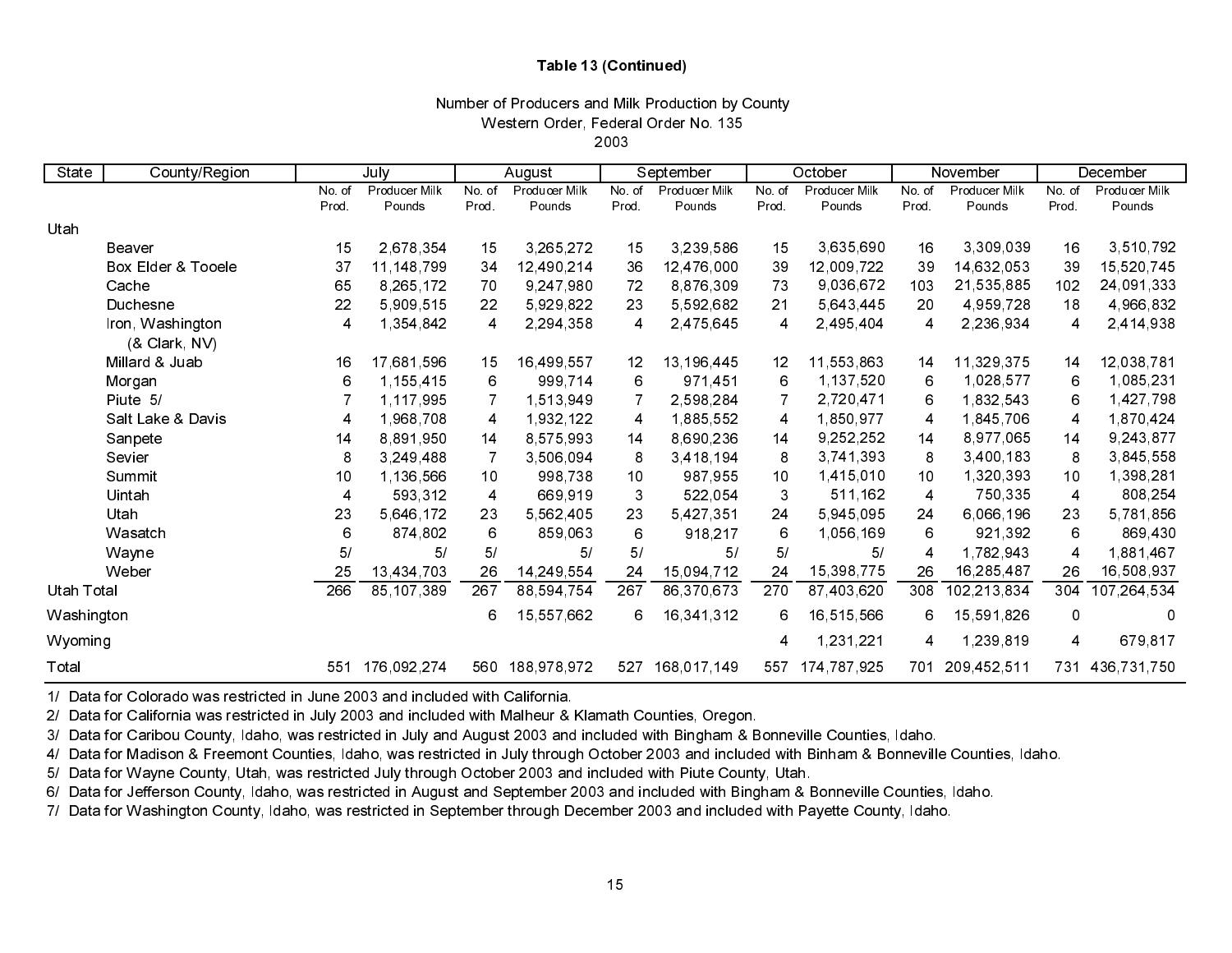## Class Prices Per Cwt for 3.5% Milk and Component Prices Western Order, Federal Order No. 135 2003 1/

| Month        | <b>Class</b>      | Class  | Class III Class IV |        | Class            |         |       | Class II                       |                  | Class III |              |        | Class IV                |
|--------------|-------------------|--------|--------------------|--------|------------------|---------|-------|--------------------------------|------------------|-----------|--------------|--------|-------------------------|
| and Year     |                   |        |                    |        | <b>Butterfat</b> | Skim    |       | <b>Butterfat Nonfat Solids</b> | <b>Butterfat</b> | Protein   | Other Solids |        | Butterfat Nonfat Solids |
|              | \$/ <sub>cv</sub> | \$/cwl | \$/ <sub>cm</sub>  | \$/cwl | \$/lb            | $%$ cwl | \$/ b | \$/lb                          | \$/lb            | \$/lb     | \$/lb        | \$/lb  | \$/ b                   |
| January 2003 | 1246              | 11.29  | 9.78               | 10.07  | 1 1974           | 8.57    | 1926  | 08189                          | 1 1856           | 1.8164    | 0.0339       | 1 1856 | 0.6807                  |
| February     | 12.13             | 10.66  | 9.66               | 981    | 1 2323           | 8.10    | 1443  | 0 7 6 6 7                      | 1 1373           | 18538     | 0.0240       | 1 1373 | 0.6711                  |
| March        | 11.71             | 10.54  | 9 11               | 9.79   | 1.1564           | 7.94    | 1529  | 0.7489                         | 1 1459           | 1.6648    | 0.0206       | 1 1459 | 0.6651                  |
| April        | 11.54             | 10 44  | 9.41               | 9.73   | 1 14 17          | 7.82    | 1573  | 0.7356                         | 1 1503           | 1.8006    | (0.0008)     | 1 1503 | 0.6564                  |
| May          | 11.61             | 10 43  | 9.71               | 9.74   | l 1652           | 781     | 1582  | 07344                          | 1 1512           | 19275     | (0.0144)     | 1 1512 | 0 6574                  |
| June         | 11.64             | 10 46  | 9.75               | 9.76   | l 1690           | 7.82    | 1646  | 0.7356                         | 1 1576           | 1 9434    | (0.0200)     | 1.1576 | 0.6574                  |
| July         | 11.67             | 10.63  | 11.78              | 9.95   | 1.1780           | 7.82    | 2125  | 0.7356                         | 1.2055           | 2 5 4 8 0 | (0.0124)     | 2055   | 0.6605                  |
| August       | 12.87             | 10 81  | 13.80              | 10 14  | 1.2044           | 897     | 2584  | 0.7378                         | 1.2514           | 3.1438    | 0.0026       | 1.2514 | 0.6638                  |
| September    | 15.61             | 10 76  | 14 30              | 10.05  | 1 3134           | 11.41   | 2288  | 0.7433                         | 1 2218           | 3 3 1 8 0 | 0.0170       | 1 2218 | 0.6644                  |
| October      | 16.17             | 10.84  | 14 39              | 10 16  | 1.2197           | 12 33   | 2623  | 0.7400                         | 1.2553           | 3 2 8 1 5 | 0.0311       | 2553   | 0 6 6 4 2               |
| November     | 16.27             | 10.99  | 13.47              | 10.30  | 1 2 7 5 3        | 12.23   | 2947  | 0.7433                         | 1 2877           | 29267     | 0.0368       | 1 2877 | 0.6663                  |
| December     | 1574              | 11.30  | 1187               | 10.52  | 2996             | 11.60   | 3758  | 07467                          | l 3688           | 2 2 9 9 7 | 0.0362       | 3688   | 0.6603                  |
| Average 1/   | 13 29             | 10.76  | 1142               | 10.00  | l 2127           | 9 3 7   | 2169  | 07489                          | 1.2099           | 2 3 7 7 0 | 0.0129       | 2099   | 0.6640                  |

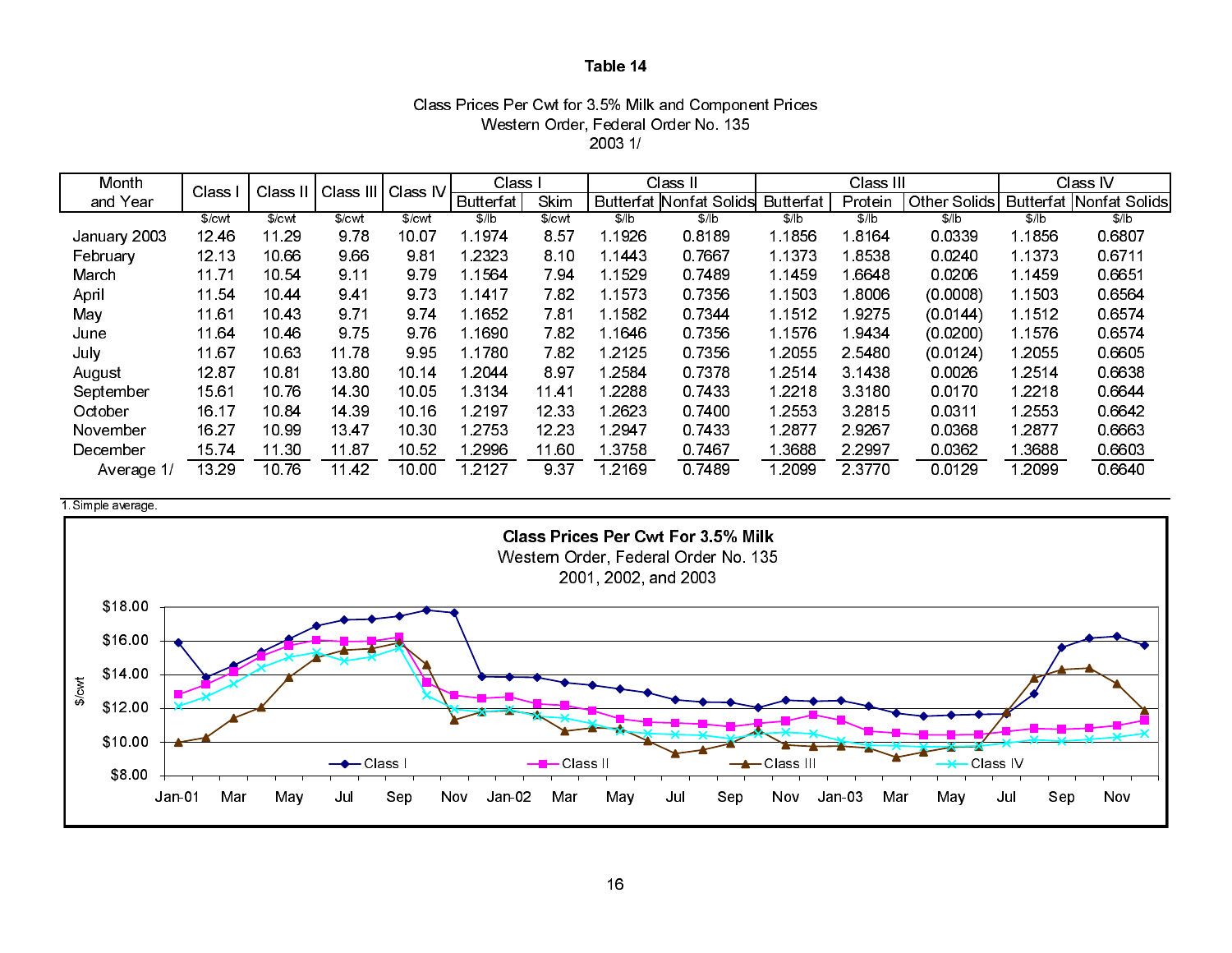## Producer Price Differentials, Component Prices, Statistical Uniform Prices and Uniform Prices at Test Western Order, Federal Order No. 135 2003 1/

| Month        | <b>Producer Price</b> |                        | <b>Producer Component Prices</b> |                    | Statistical      | Uniform Price     |
|--------------|-----------------------|------------------------|----------------------------------|--------------------|------------------|-------------------|
| and Year     | <b>Differential</b>   | <b>Butterfat Price</b> | Protein Price                    | Other Solids Price | Uniform Price 3/ | at Test 4/        |
|              | $%$ cwl               | \$/lb                  | \$/ b                            | \$/ b              | \$/cwl           | \$/ <sub>cm</sub> |
| January 2003 | 0.71                  | 1.1856                 | 18164                            | 0.0339             | 1049             | 10.83             |
| February     | 0.63                  | 1 1 3 7 3              | 18538                            | 0.0240             | 10.29            | 10 57             |
| March        | 0.77                  | 1.1459                 | 16648                            | 0.0206             | 988              | 10.11             |
| April        | 0.54                  | 1.1503                 | 18006                            | (0.0008)           | 995              | 10.15             |
| May          | 0.48                  | 1 1512                 | 19275                            | (0.0144)           | 10.19            | 10.25             |
| June         | 0.49                  | 1.1576                 | 19434                            | (0.0200)           | 10.24            | 10.18             |
| July         | (0.34)                | 1 2055                 | 2 5 4 8 0                        | (0.0124)           | 1144             | 11.18             |
| August       | (1.70)                | 1 2514                 | 3 1438                           | 0.0026             | 12.10            | 11.86             |
| September    | (0.90)                | 1 2218                 | 3 3 1 8 0                        | 0.0170             | 13 40            | 13.61             |
| October      | (0.63)                | 1 2553                 | 3 2 8 1 5                        | 0.0311             | 13.76            | 14 24             |
| November     | (0.06)                | 1 2877                 | 29267                            | 0.0368             | 1341             | 14 24             |
| December     | 0.78                  | 3688                   | 2 2 9 9 7                        | 0.0362             | 12.65            | 13.38             |
| Average 2/   | 0.06                  | 2099                   | 2 3 7 7 0                        | 0.0129             | 11 48            | 1172              |

 $7/$ See Table 14 for class price data for the Western Order.

2/Simple average.

3/Statistical Uniform Price = Class III Price + Producer Price Differential.

4/ Uniform Price at Test = PPD + (Butterfat Price x Butterfat %) + (Protein Price x Protein %) + (Other Solids x Other Solids %).

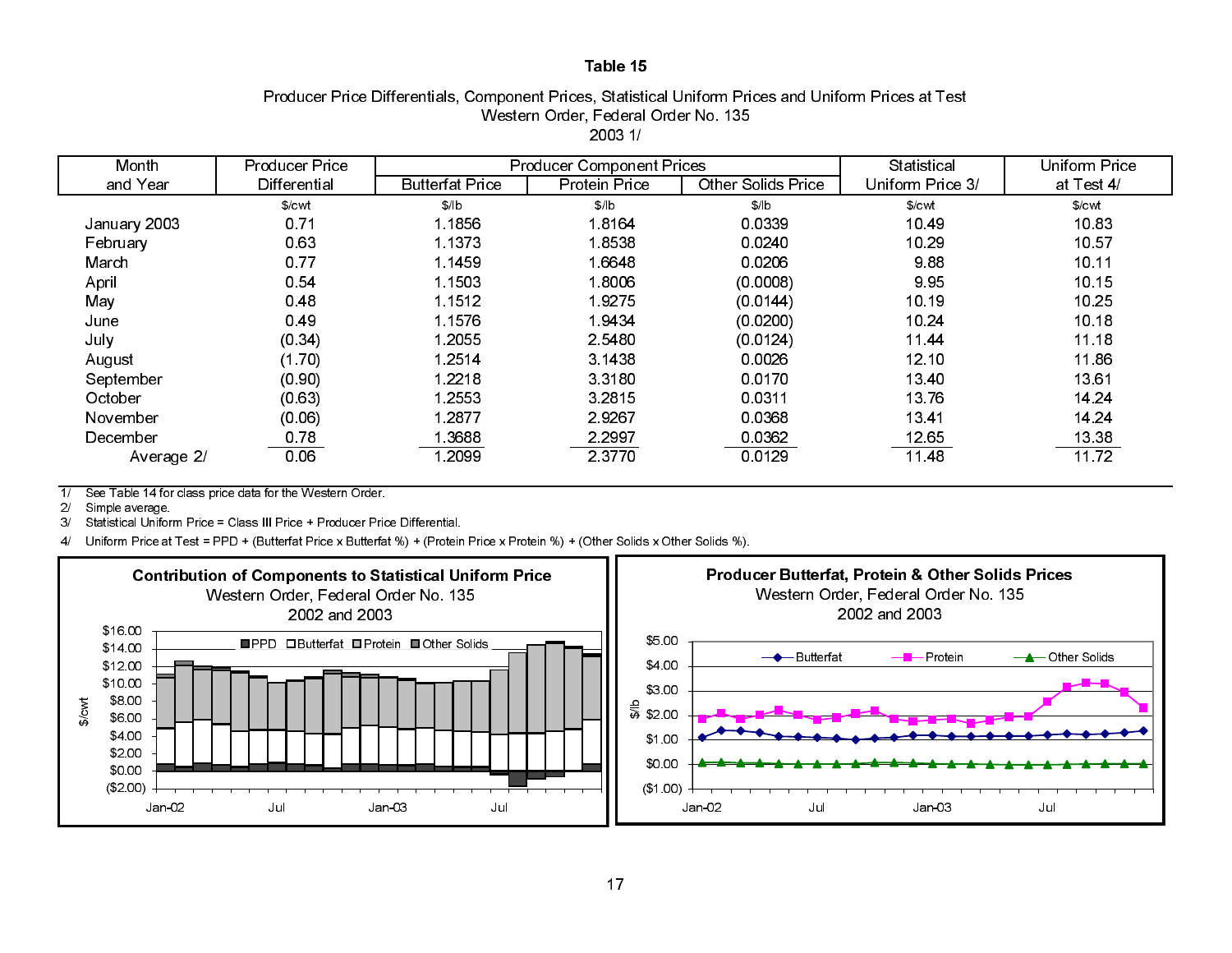# Advanced National Agricultural Statistical Services (NASS) Commodity Pricing Factors Used in Pricing Class I Skim/Butterfat and Class II Skim/Nonfat Solids

| OSEG III FIICING CRASS I SKINDOULEHAL AND CRASS II SKINDIVOIHAL SUNGS |  |
|-----------------------------------------------------------------------|--|
| 2003                                                                  |  |

| Month        | <b>NASS</b> |               |        |                   |           |                     |         |               |           |                 |        |              |
|--------------|-------------|---------------|--------|-------------------|-----------|---------------------|---------|---------------|-----------|-----------------|--------|--------------|
| and Year     |             | Cheese Blocks |        | Cheese Barrels 2/ |           | Cheese Average 1/2/ |         | <b>Butter</b> |           | Nonfat Dry Milk |        | Whey         |
|              | \$/ b       | lbs           | \$/ b  | lbs.              | \$/ b     | bs                  | \$/ b   | lbs           | \$/ b     | lbs             | \$/ b  | lbs          |
| January 2003 | 1.1061      | 16 796 021    | 0993   | 22 842 205        | 1 1 1 9 5 | 39,638,226          | 0813    | 7 484 113     | 0.8813    | 38 648 239      | 0.2038 | 24,418,400   |
| February     | 1 1 1 7 5   | 14 985 237    | l 1163 | 26,031,627        | 1.1358    | 41,016,864          | 1.1099  | 9 313 406     | 0.8287    | 46 995 746      | 0.1787 | 22,564,751   |
| March        | 1 1549      | 16,828,048    | l 0808 | 20.971.623        | 1.1304    | 37 799 671          | 1 0477  | 10,556,397    | 0.8108    | 54,084,757      | 0.1641 | 27,996,530   |
| April        | 1.0640      | 15 245 583    | l 0435 | 23 043 814        | 1.0697    | 38, 289, 397        | 1.0506  | 6 355 338     | 0.8048    | 54 463 007      | 0.1594 | 27,092,533   |
| May          | 1 0804      | 14 360 958    | .0568  | 21 444 978        | 1.0842    | 35 805 936          | 0702    | 7 275 841     | 0.8032    | 68 049 108      | 0.1589 | 21,976,432   |
| June         | 1 1 2 6 4   | 17,898,568    | 1.1250 | 21,428,275        | 1.1420    | 39 326 843          | 1.0733  | 8 165 292     | 0.8043    | 59 893 016      | 0.1448 | 24, 177, 751 |
| July         | 1.1330      | 18,499,010    | 1.1132 | 23 535 394        | 1.1387    | 42 034 404          | 1.0808  | 7 984 921     | 0.8040    | 57 861 468      | 0.1372 | 27,485,988   |
| August       | 1 2435      | 16.434.961    | l 2625 | 17, 151, 516      | 1 2685    | 33,586,477          | 1 1028  | 17, 374, 805  | 0.8062    | 58,295,854      | 0.1452 | 23,496,835   |
| September    | 15237       | 16.369.512    | l 5226 | 20 117 603        | 1.5396    | 36,487,115          | 1.1937  | 4 984 494     | 0.8118    | 46 959 156      | 0.1599 | 26,988,642   |
| October      | 1.5745      | 14 938 993    | 5793   | 19,734,532        | 5943      | 34 673 525          | 1.1156  | 7.421.036     | 0.8094    | 42 248 460      | 0.1716 | 22, 177, 461 |
| November     | 15765       | 13 832 423    | 5737   | 18.697.462        | 5921      | 32 529 885          | 1 16 19 | 8.697.514     | 0.8117    | 35 887 049      | 0.1877 | 24,080,696   |
| December     | 1 5430      | 17.351.768    | 14944  | 19,540,706        | l 5331    | 36,892,474          | 1.1822  | 5,709,565     | 0 8 1 5 3 | 36,261,822      | 0.1947 | 22,469,834   |
| Average 3/   | l 2703      |               | .2556  |                   | l 2790    |                     | 1.1058  |               | 0.8160    |                 | 0.1672 |              |

Source: National Agricultural Statistics Services (NASS), Washington D.C.

1/ The weighted average of barrels plus three cents and blocks.

2/ NASS barrels changed from 39% moisture to 38% moisture, January 2001.

3/ Simple Average.